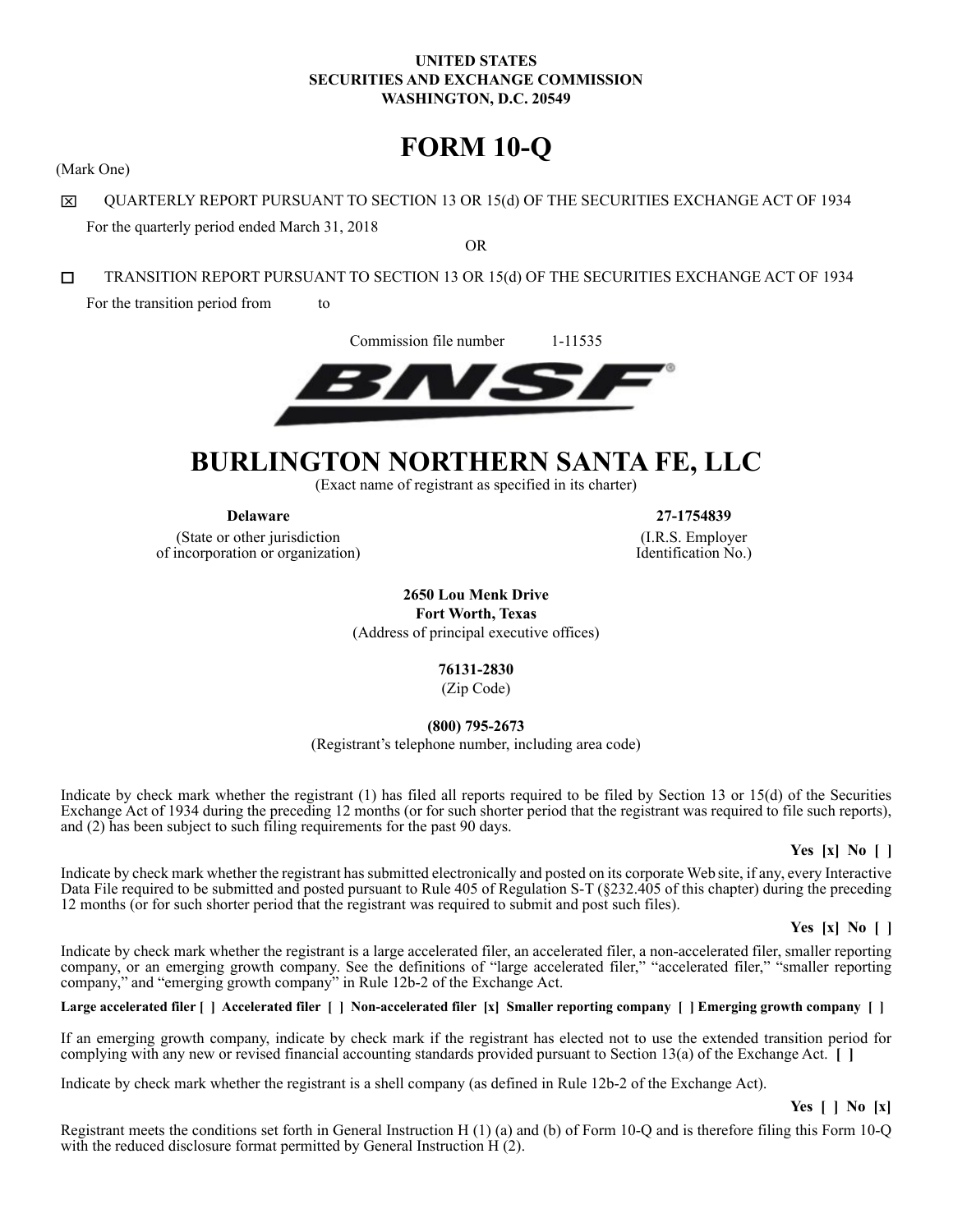# <span id="page-1-0"></span>**Table of Contents**

| <b>PART I</b>     | <b>FINANCIAL INFORMATION</b>                             | <b>PAGE</b>     |
|-------------------|----------------------------------------------------------|-----------------|
| Item 1.           | <b>Financial Statements</b>                              | $\underline{3}$ |
| Item 2.           | Management's Narrative Analysis of Results of Operations | 20              |
| Item 4.           | <b>Controls and Procedures</b>                           | 23              |
| <b>PART II</b>    | <b>OTHER INFORMATION</b>                                 |                 |
| Item 6.           | <b>Exhibits</b>                                          | 24              |
| <b>Signatures</b> |                                                          | $S-1$           |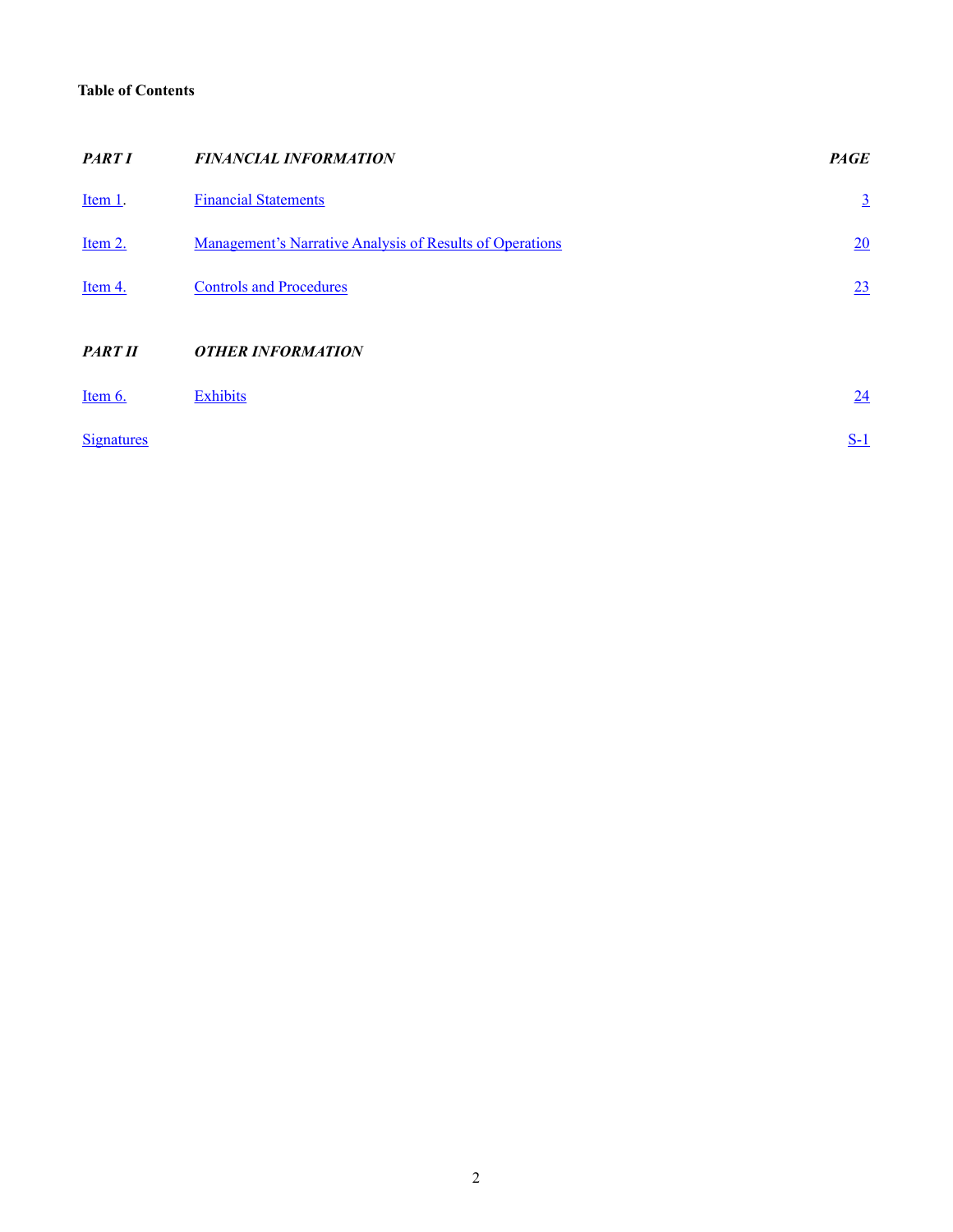# **PART I FINANCIAL INFORMATION**

## <span id="page-2-0"></span>**Item 1. Financial Statements.**

# **BURLINGTON NORTHERN SANTA FE, LLC and SUBSIDIARIES CONSOLIDATED STATEMENTS OF INCOME (In millions) (Unaudited)**

|                               |                       | Three Months Ended March 31, |  |  |  |  |
|-------------------------------|-----------------------|------------------------------|--|--|--|--|
|                               | 2018                  | 2017                         |  |  |  |  |
| Revenues                      | $\mathbb{S}$<br>5,624 | $\mathcal{S}$<br>5,185       |  |  |  |  |
|                               |                       |                              |  |  |  |  |
| Operating expenses:           |                       |                              |  |  |  |  |
| Compensation and benefits     | 1,315                 | 1,297                        |  |  |  |  |
| Fuel                          | 767                   | 605                          |  |  |  |  |
| Purchased services            | 692                   | 626                          |  |  |  |  |
| Depreciation and amortization | 571                   | 573                          |  |  |  |  |
| Equipment rents               | 192                   | 196                          |  |  |  |  |
| Materials and other           | 340                   | 308                          |  |  |  |  |
| Total operating expenses      | 3,877                 | 3,605                        |  |  |  |  |
| Operating income              | 1,747                 | 1,580                        |  |  |  |  |
| Interest expense              | 256                   | 252                          |  |  |  |  |
| Other (income) expense, net   | (22)                  | (17)                         |  |  |  |  |
|                               |                       |                              |  |  |  |  |
| Income before income taxes    | 1,513                 | 1,345                        |  |  |  |  |
| Income tax expense            | 368                   | 507                          |  |  |  |  |
| Net income                    | \$<br>1,145           | <sup>\$</sup><br>838         |  |  |  |  |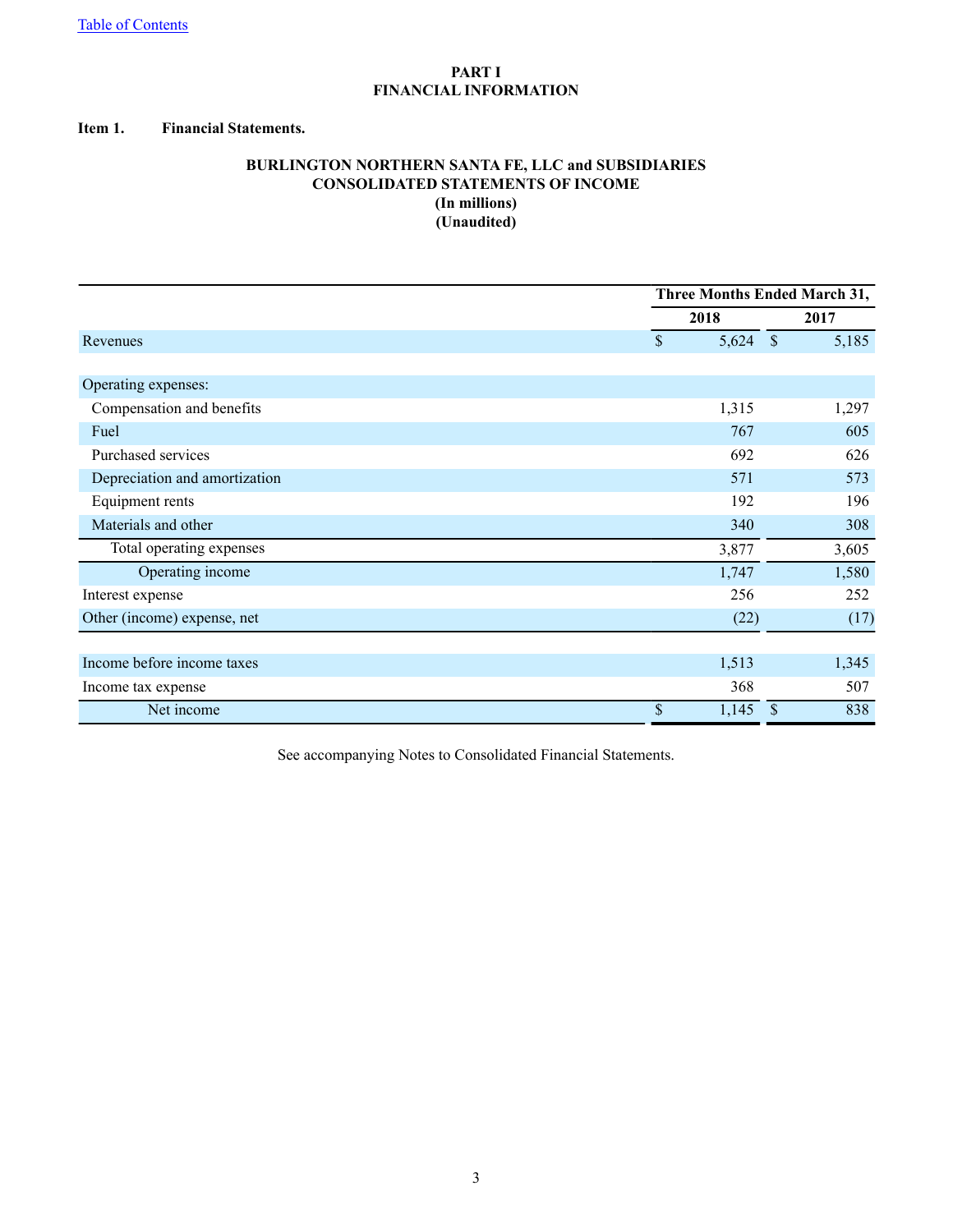# **BURLINGTON NORTHERN SANTA FE, LLC and SUBSIDIARIES CONSOLIDATED STATEMENTS OF COMPREHENSIVE INCOME (In millions) (Unaudited)**

|                                                                                    | <b>Three Months Ended March 31,</b> |            |  |      |  |
|------------------------------------------------------------------------------------|-------------------------------------|------------|--|------|--|
|                                                                                    |                                     | 2018       |  | 2017 |  |
| Net income                                                                         |                                     | $1,145$ \$ |  | 838  |  |
|                                                                                    |                                     |            |  |      |  |
| Other comprehensive income:                                                        |                                     |            |  |      |  |
| Change in accumulated other comprehensive income (loss) of equity method investees |                                     |            |  | (2)  |  |
| Other comprehensive income (loss), net of tax                                      |                                     |            |  | (2)  |  |
| Total comprehensive income                                                         |                                     | 1,146      |  | 836  |  |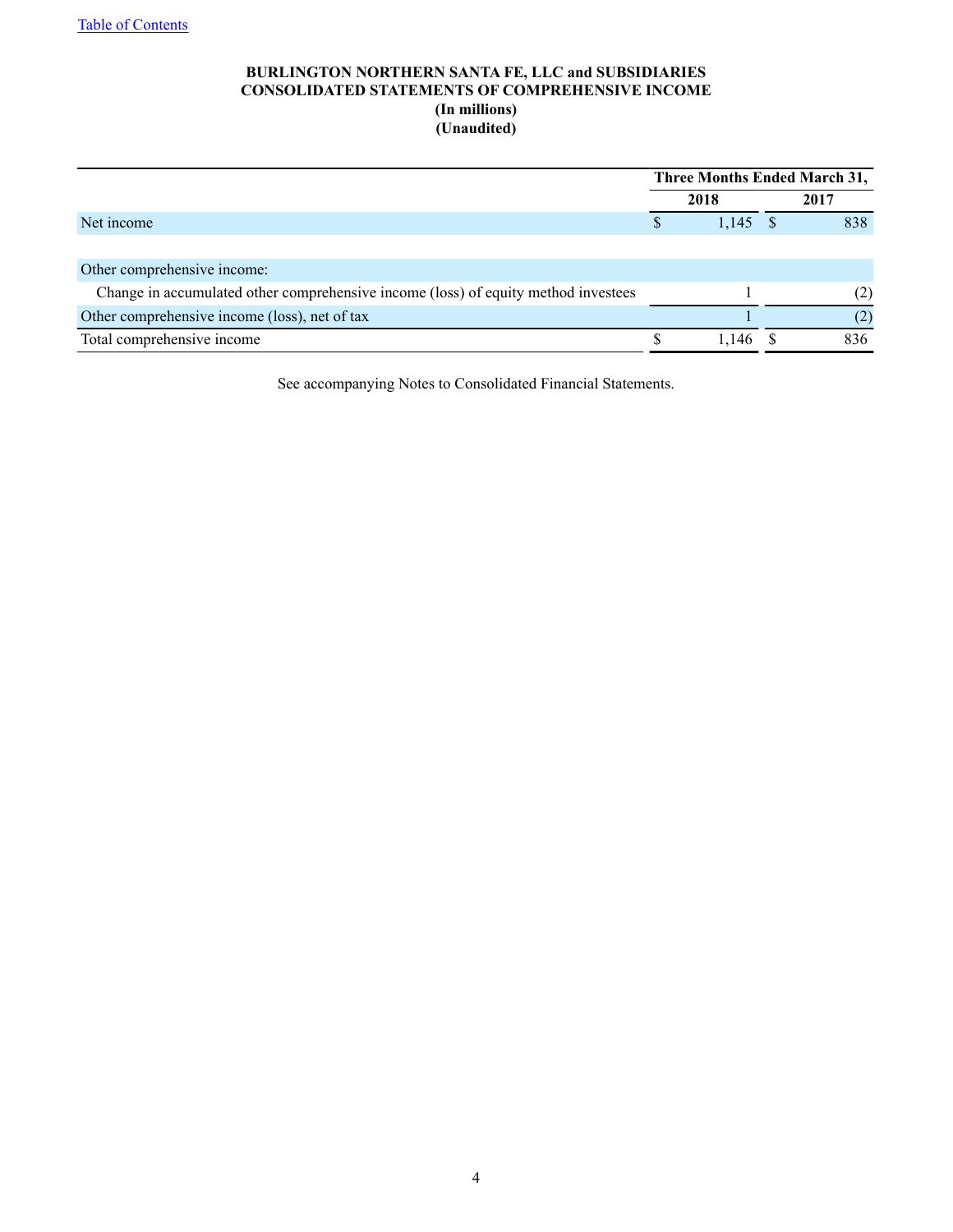# **BURLINGTON NORTHERN SANTA FE, LLC and SUBSIDIARIES CONSOLIDATED BALANCE SHEETS (In millions) (Unaudited)**

|                                                                                                 |             | March 31,<br>2018 |                           | December 31,<br>2017 |
|-------------------------------------------------------------------------------------------------|-------------|-------------------|---------------------------|----------------------|
| <b>ASSETS</b>                                                                                   |             |                   |                           |                      |
| Current assets:                                                                                 |             |                   |                           |                      |
| Cash and cash equivalents                                                                       | \$          | 1,906             | $\boldsymbol{\mathsf{S}}$ | 1,975                |
| Accounts receivable, net                                                                        |             | 1,443             |                           | 1,448                |
| Materials and supplies                                                                          |             | 806               |                           | 803                  |
| Other current assets                                                                            |             | 325               |                           | 408                  |
| Total current assets                                                                            |             | 4,480             |                           | 4,634                |
|                                                                                                 |             |                   |                           |                      |
| Property and equipment, net of accumulated depreciation of \$8,954 and \$8,627,<br>respectively |             | 62,331            |                           | 62,313               |
| Goodwill                                                                                        |             | 14,845            |                           | 14,845               |
| Intangible assets, net                                                                          |             | 390               |                           | 394                  |
| Other assets                                                                                    |             | 2,385             |                           | 2,337                |
| Total assets                                                                                    | \$          | 84,431            | $\mathcal{S}$             | 84,523               |
|                                                                                                 |             |                   |                           |                      |
| <b>LIABILITIES AND EQUITY</b>                                                                   |             |                   |                           |                      |
| Current liabilities:                                                                            |             |                   |                           |                      |
| Accounts payable and other current liabilities                                                  | \$          | 2,930             | $\mathsf{\$}$             | 3,169                |
| Long-term debt due within one year                                                              |             | 86                |                           | 740                  |
| Total current liabilities                                                                       |             | 3,016             |                           | 3,909                |
|                                                                                                 |             |                   |                           |                      |
| Long-term debt                                                                                  |             | 22,475            |                           | 21,759               |
| Deferred income taxes                                                                           |             | 13,558            |                           | 13,452               |
| Casualty and environmental liabilities                                                          |             | 494               |                           | 499                  |
| Intangible liabilities, net                                                                     |             | 448               |                           | 471                  |
| Pension and retiree health and welfare liability                                                |             | 314               |                           | 310                  |
| Other liabilities                                                                               |             | 1,074             |                           | 1,114                |
| <b>Total liabilities</b>                                                                        |             | 41,379            |                           | 41,514               |
| Commitments and contingencies (see Notes 7 and 8)                                               |             |                   |                           |                      |
| Equity:                                                                                         |             |                   |                           |                      |
| Member's equity                                                                                 |             | 42,795            |                           | 42,778               |
| Accumulated other comprehensive income (loss)                                                   |             | 257               |                           | 231                  |
| Total equity                                                                                    |             | 43,052            |                           | 43,009               |
| Total liabilities and equity                                                                    | $\mathbb S$ | 84,431            | $\mathsf{\$}$             | 84,523               |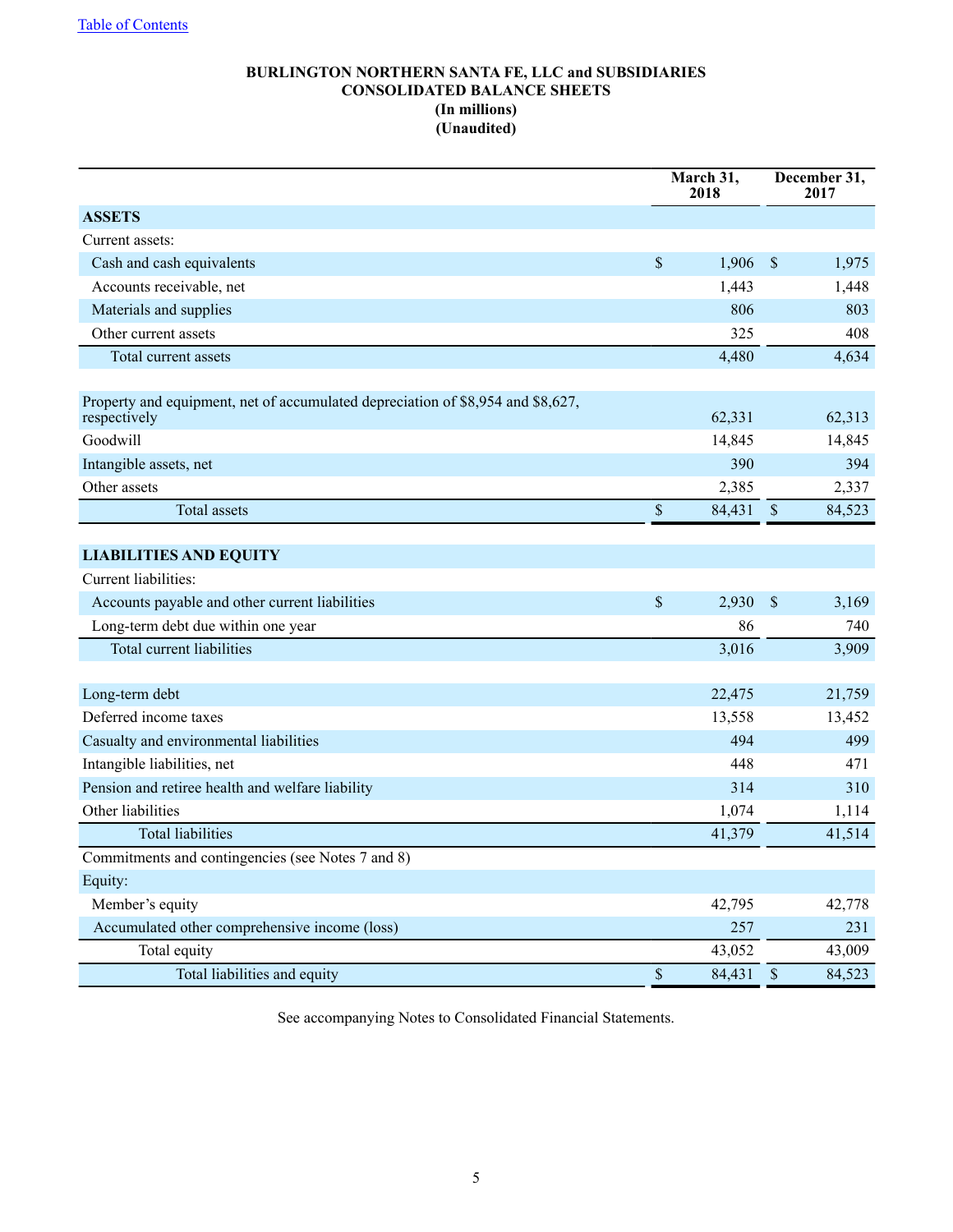# **BURLINGTON NORTHERN SANTA FE, LLC and SUBSIDIARIES CONSOLIDATED STATEMENTS OF CASH FLOWS (In millions) (Unaudited)**

|                                                                                   | <b>Three Months Ended March 31,</b> |                  |                           |                |  |
|-----------------------------------------------------------------------------------|-------------------------------------|------------------|---------------------------|----------------|--|
|                                                                                   |                                     | 2018             | 2017                      |                |  |
| <b>OPERATING ACTIVITIES</b>                                                       |                                     |                  |                           |                |  |
| Net income                                                                        | \$                                  | 1,145            | $\boldsymbol{\mathsf{S}}$ | 838            |  |
| Adjustments to reconcile net income to net cash provided by operating activities: |                                     |                  |                           |                |  |
| Depreciation and amortization                                                     |                                     | 571              |                           | 573            |  |
| Deferred income taxes                                                             |                                     | 102              |                           | 118            |  |
| Long-term casualty and environmental liabilities, net                             |                                     | (5)              |                           | (7)            |  |
| Other, net                                                                        |                                     | (90)             |                           | (71)           |  |
| Changes in current assets and liabilities:                                        |                                     |                  |                           |                |  |
| Accounts receivable, net                                                          |                                     | 5                |                           | 28             |  |
| Materials and supplies                                                            |                                     | (4)              |                           | (8)            |  |
| Other current assets                                                              |                                     | (91)             |                           | (8)            |  |
| Accounts payable and other current liabilities                                    |                                     | (13)             |                           | 145            |  |
| Net cash provided by operating activities                                         |                                     | 1,620            |                           | 1,608          |  |
|                                                                                   |                                     |                  |                           |                |  |
| <b>INVESTING ACTIVITIES</b>                                                       |                                     |                  |                           |                |  |
| Capital expenditures excluding equipment                                          |                                     | (519)            |                           | (545)          |  |
| Acquisition of equipment                                                          |                                     | (46)             |                           | (129)          |  |
| Purchases of investments and investments in time deposits                         |                                     | (8)              |                           | (6)            |  |
| Proceeds from sales of investments and maturities of time deposits                |                                     | $\overline{7}$   |                           | $\overline{4}$ |  |
| Other, net                                                                        |                                     | (94)             |                           | (170)          |  |
| Net cash used for investing activities                                            |                                     | (660)            |                           | (846)          |  |
| <b>FINANCING ACTIVITIES</b>                                                       |                                     |                  |                           |                |  |
| Proceeds from issuance of long-term debt                                          |                                     | 750              |                           |                |  |
| Payments on long-term debt                                                        |                                     |                  |                           | 1,250          |  |
| Cash distributions                                                                |                                     | (671)<br>(1,100) |                           | (21)           |  |
| Other, net                                                                        |                                     |                  |                           | (625)          |  |
| Net cash provided by (used for) financing activities                              |                                     | (8)<br>(1,029)   |                           | (18)<br>586    |  |
| Increase (decrease) in cash and cash equivalents                                  |                                     | (69)             |                           | 1,348          |  |
| Cash and cash equivalents:                                                        |                                     |                  |                           |                |  |
| Beginning of period                                                               |                                     | 1,975            |                           | 3,218          |  |
| End of period                                                                     | \$                                  | 1,906            | $\mathbb{S}$              | 4,566          |  |
|                                                                                   |                                     |                  |                           |                |  |
| SUPPLEMENTAL CASH FLOW INFORMATION                                                |                                     |                  |                           |                |  |
| Interest paid, net of amounts capitalized                                         | $\mathbb{S}$                        | 310              | $\mathbb{S}$              | 316            |  |
| Capital investments accrued but not yet paid                                      | \$                                  | 86               | $\boldsymbol{\mathsf{S}}$ | 101            |  |
| Income taxes paid, net of refunds                                                 | \$                                  | 7 <sup>7</sup>   | $\mathbb S$               | $\mathfrak{S}$ |  |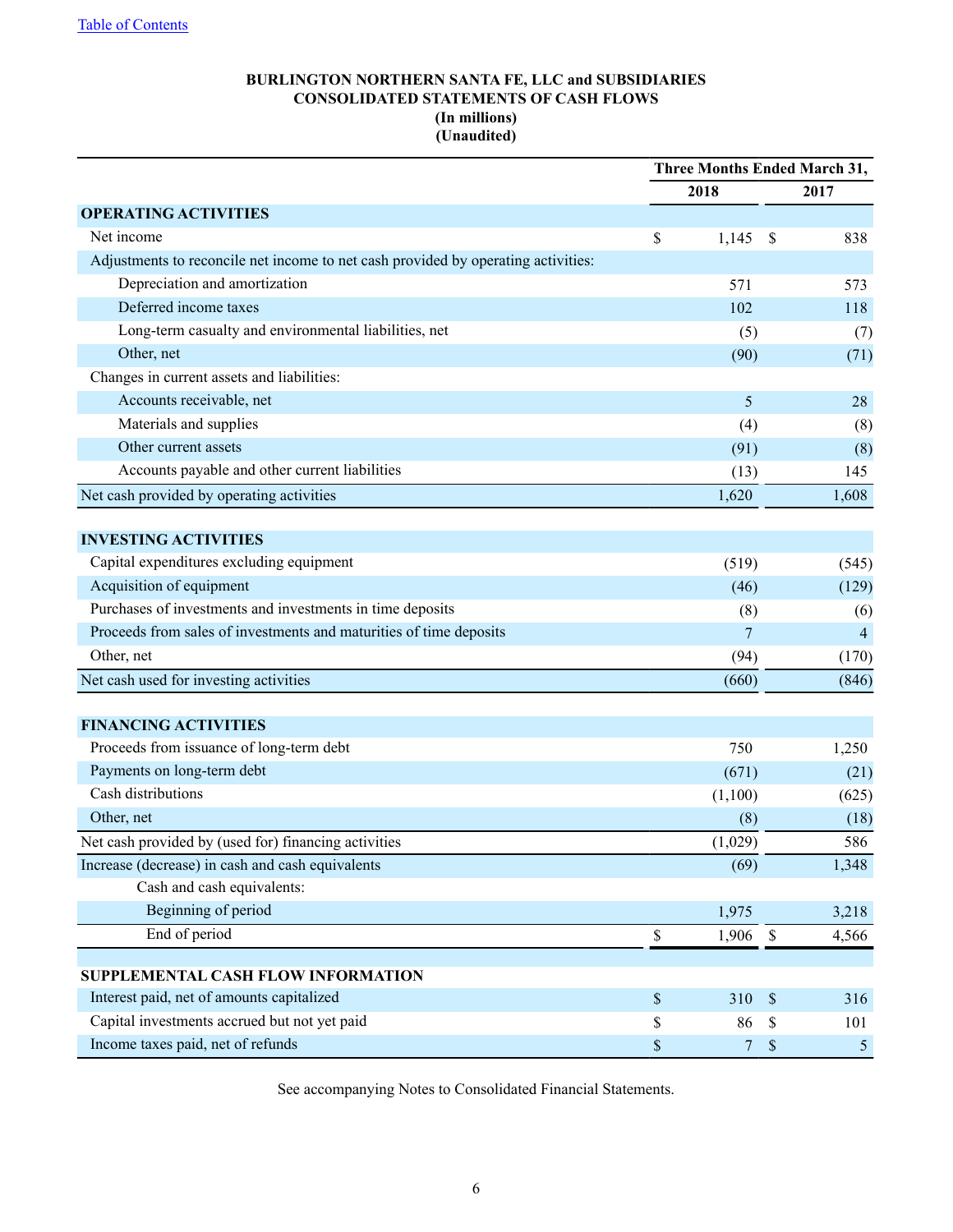# **BURLINGTON NORTHERN SANTA FE, LLC and SUBSIDIARIES CONSOLIDATED STATEMENTS OF CHANGES IN EQUITY (In millions) (Unaudited)**

|                                                     | Member's<br><b>Equity</b> | Accumulated<br><b>Other</b><br>Comprehensive<br>Income (Loss) |    | <b>Total</b><br><b>Equity</b> |
|-----------------------------------------------------|---------------------------|---------------------------------------------------------------|----|-------------------------------|
| Balance at December 31, 2017                        | 42,778                    | 231                                                           | -S | 43,009                        |
| Adoption of ASC Topic 606                           | (3)                       |                                                               |    | (3)                           |
| Equity method investee adoption of ASU 2016-01      |                           | (1)                                                           |    |                               |
| Reclassification upon early adoption of ASU 2018-02 | (26)                      | 26                                                            |    |                               |
| Cash distributions                                  | (1,100)                   |                                                               |    | (1,100)                       |
| Comprehensive income (loss), net of tax             | 1,145                     |                                                               |    | 1,146                         |
| Balance at March 31, 2018                           | 42,795                    | 257                                                           |    | 43,052                        |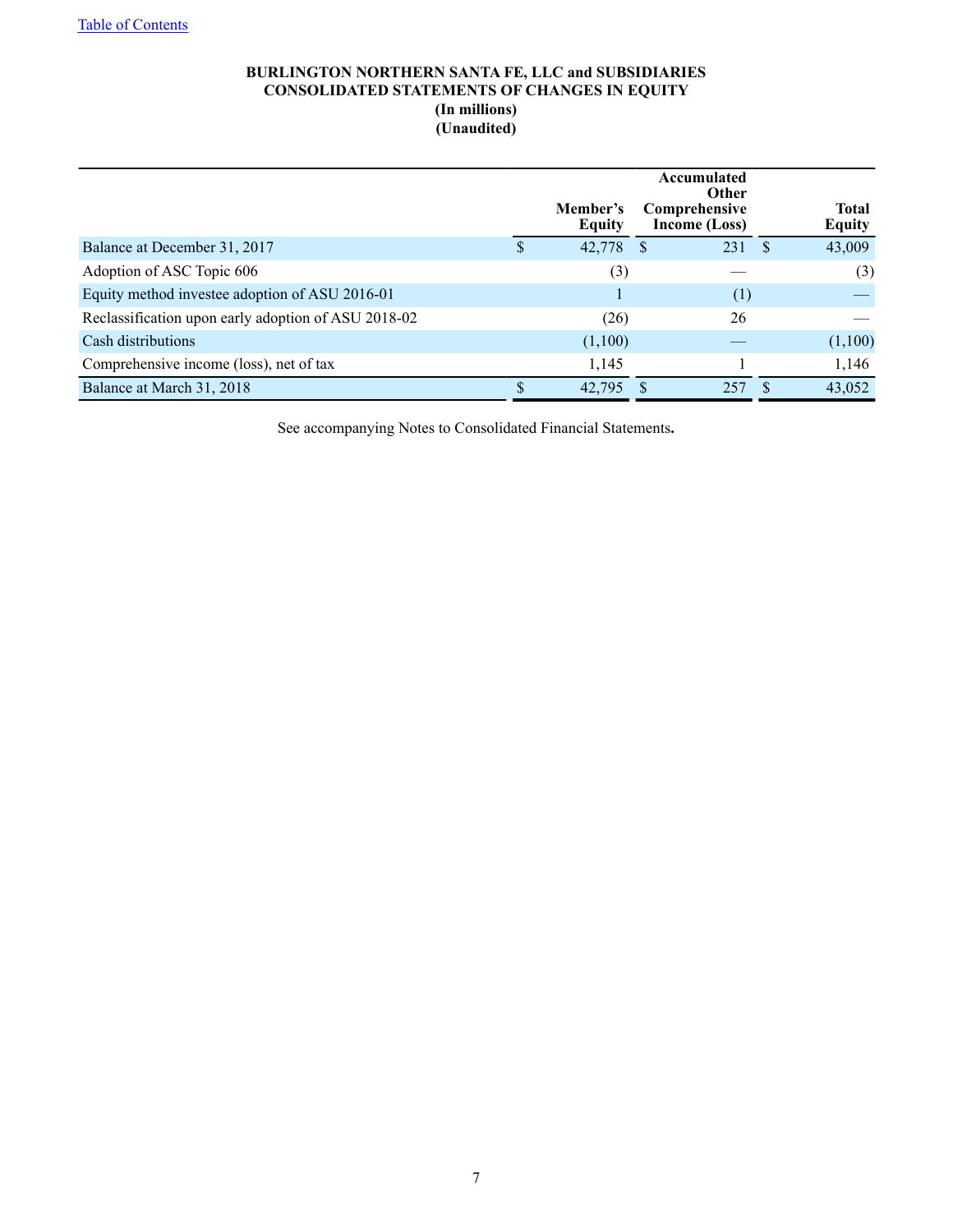#### **NOTES TO CONSOLIDATED FINANCIAL STATEMENTS (Unaudited)**

#### **1. Accounting Policies and Interim Results**

The Consolidated Financial Statements should be read in conjunction with Burlington Northern Santa Fe, LLC's Annual Report on Form 10-K for the year ended December 31, 2017, including the financial statements and notes thereto. Burlington Northern Santa Fe, LLC (BNSF) is a holding company that conducts no operating activities and owns no significant assets other than through its interests in its subsidiaries. The Consolidated Financial Statements include the accounts of BNSF and its majorityowned subsidiaries, all of which are separate legal entities (collectively, the Company). BNSF's principal operating subsidiary is BNSF Railway Company (BNSF Railway). All intercompany accounts and transactions have been eliminated.

On February 12, 2010, Berkshire Hathaway Inc., a Delaware corporation (Berkshire), acquired 100 percent of the outstanding shares of Burlington Northern Santa Fe Corporation common stock that it did not already own. The acquisition was completed through the merger (Merger) of a Berkshire wholly-owned merger subsidiary and Burlington Northern Santa Fe Corporation with the surviving entity renamed Burlington Northern Santa Fe, LLC. Earnings per share data is not presented because BNSF has only one holder of its membership interests.

The results of operations for any interim period are not necessarily indicative of the results of operations to be expected for the entire year. In the opinion of management, the unaudited financial statements reflect all adjustments (consisting of only normal recurring adjustments, except as disclosed) necessary for a fair statement of BNSF's consolidated financial position as of March 31, 2018, and the results of operations for the three months ended March 31, 2018 and 2017.

#### **2. Revenue from Contracts with Customers**

On January 1, 2018, the Company adopted ASC Topic 606 (new revenue guidance) using the modified retrospective transition method and the practical expedient for contracts not completed as of the date of adoption. The Company recorded the cumulative effect of adopting ASC Topic 606 as a \$3 million net reduction to member's equity as of January 1, 2018, primarily due to the timing impacts of variable consideration for certain customer incentives. Results for reporting periods beginning after January 1, 2018 are presented under ASC Topic 606, while prior period amounts were not adjusted and continue to be reported under the accounting standards in effect for the prior period. The impact of adoption to our Consolidated Income Statement, Balance Sheet, and Statement of Cash Flows for the current year is immaterial as reflected in the Consolidated Statements of Changes in Equity. Therefore, financial statements showing 2018 reported under previous guidance are not presented.

The Company's primary source of revenue is freight rail transportation services. The primary performance obligation for the Company is to move freight from a point of origin to a point of destination for its customers. The performance obligations are represented by bills of lading which create a series of distinct services that have a similar pattern of transfer to the customer. The revenues for each performance obligation are based on various factors including the product being shipped, the origin and destination pair, and contract incentives which are outlined in various private rate agreements, common carrier public tariffs, interline foreign road agreements and pricing quotes. The transaction price is generally a per car amount to transport cars from a certain origin to a certain destination.

The associated freight revenues are recognized over time as the service is performed because the customer simultaneously receives and consumes the benefits of the service. The Company recognizes revenue based on the proportion of the service completed as of the balance sheet date. Bills for freight transportation services are generally issued to customers and paid within thirty days or less. As a result, no significant contract assets exist and there are no significant financing components in the Company's revenue arrangements.

Customer incentives, which are primarily provided for shipping a specified cumulative volume or shipping to/from specific locations, are recorded as a reduction to revenue on a pro-rata basis based on actual or projected future customer shipments. A small portion of customer incentive agreements have a component where a different discount amount is provided for different levels of volumes, resulting in variable consideration. To determine transaction price in these cases, the Company estimates the amount of variable consideration at each reporting period utilizing the most likely amount based on historical trends as well as economic and other indicators. These incentives are ratably applied to all units using an estimate of how much volume the customer will ship under the customer incentive agreement. Both the variable consideration and the associated contract liabilities resulting from these types of customer incentives are immaterial.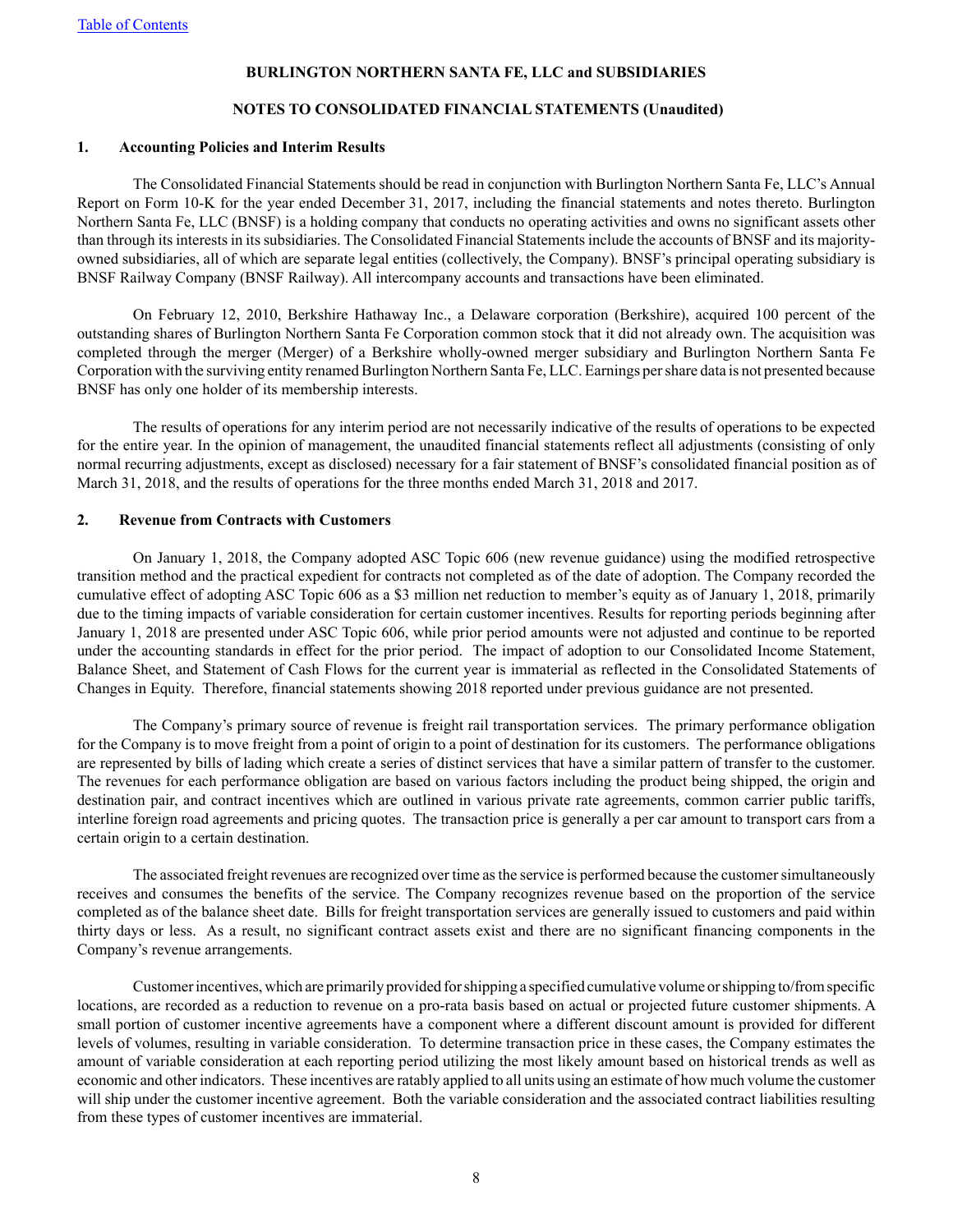# **NOTES TO CONSOLIDATED FINANCIAL STATEMENTS (Unaudited) - (Continued)**

Other revenues are primarily generated from a wholly owned non-rail logistics subsidiary providing logistics and transportation services and from accessorial services provided to customers which are primarily storage and demurrage. The vast majority of revenues generated by the non-rail logistics subsidiary are recognized over time as the services are performed and accessorial revenues are recognized when the service is performed.

In accordance with ASC Topic 606, the Company disaggregates revenue from contracts with customers based on the characteristics of the services being provided and the types of products being transported and other revenues (in millions):

|                               | Three Months Ended March 31, |       |              |       |  |
|-------------------------------|------------------------------|-------|--------------|-------|--|
|                               |                              | 2018  |              | 2017  |  |
| <b>Consumer Products</b>      |                              | 1,860 | <sup>S</sup> | 1,680 |  |
| <b>Industrial Products</b>    |                              | 1,358 |              | 1,224 |  |
| <b>Agricultural Products</b>  |                              | 1,152 |              | 1,108 |  |
| Coal                          |                              | 948   |              | 960   |  |
| Total freight revenues        |                              | 5,318 |              | 4,972 |  |
| Non-Rail Logistics Subsidiary |                              | 192   |              | 138   |  |
| Accessorial and Other         |                              | 114   |              | 75    |  |
| Total other revenues          |                              | 306   |              | 213   |  |
| Total operating revenues      |                              | 5,624 |              | 5,185 |  |

Contract assets and liabilities are immaterial. Receivables from contracts with customers is a component of Accounts Receivable, Net on the Consolidated Balance Sheets. At March 31, 2018 and January 1, 2018, \$1,215 million and \$1,209 million, respectively, represent receivables from contracts with customers.

Remaining performance obligations primarily consist of in-transit freight revenues, which will be recognized in the next reporting period. At March 31, 2018 and January 1, 2018, remaining performance obligations were \$223 million and \$192 million, respectively.

#### **3. Accounts Receivable, Net**

Accounts receivable, net consists of freight and other receivables, reduced by an allowance for bill adjustments and uncollectible accounts, based upon expected collectibility. At March 31, 2018 and December 31, 2017, \$90 million and \$87 million, respectively, of such allowances had been recorded.

At March 31, 2018 and December 31, 2017, \$83 million and \$82 million, respectively, of accounts receivable were greater than 90 days old.

#### **4. Investments**

BNSF holds investments which are included in Other Assets on the balance sheet. The following table summarizes the fair value of investments held as of March 31, 2018 and December 31, 2017 (in millions):

|                   | March 31,<br>2018 | December 31,<br>2017 |    |  |
|-------------------|-------------------|----------------------|----|--|
| Debt securities   | 44                |                      | 43 |  |
| Equity securities | CC                |                      | 54 |  |
| Total             | 99                |                      | 97 |  |

The fair value measurements of BNSF's debt securities are based on Level 2 inputs and equity securities are based on Level 1 inputs, using a market approach. Gains and losses recognized in other (income) expense, net for the Company for the three months ended March 31, 2018 and 2017 were not material.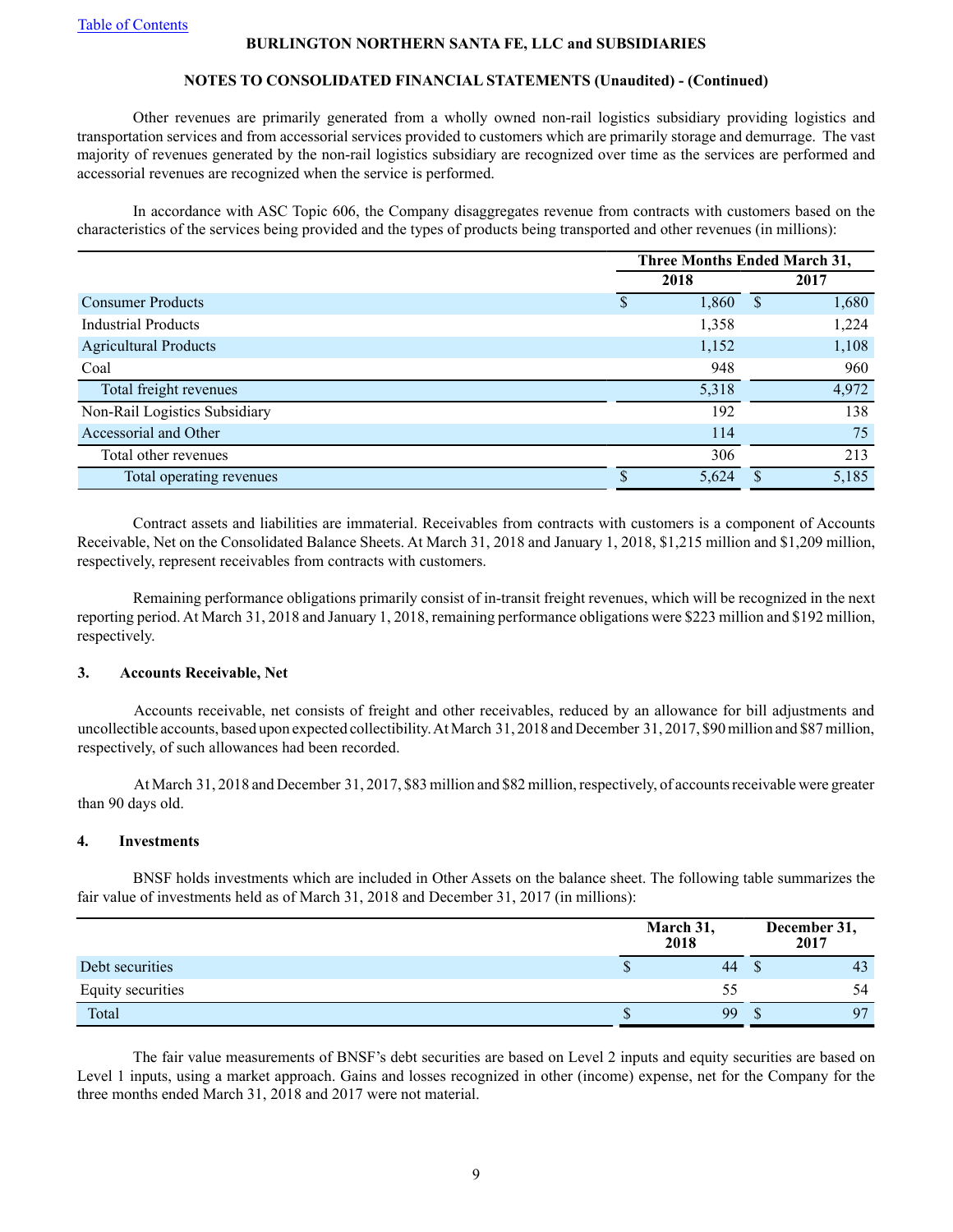# **NOTES TO CONSOLIDATED FINANCIAL STATEMENTS (Unaudited) - (Continued)**

## **5. Other Intangible Assets and Liabilities**

|                        |                                                                | As of March 31, 2018 |  |                                 |                             |       | As of December 31, 2017 |     |  |
|------------------------|----------------------------------------------------------------|----------------------|--|---------------------------------|-----------------------------|-------|-------------------------|-----|--|
|                        | <b>Gross Carrying</b><br>Accumulated<br>Amortization<br>Amount |                      |  | <b>Gross Carrying</b><br>Amount | Accumulated<br>Amortization |       |                         |     |  |
| Intangible assets      |                                                                | 652                  |  | 262                             |                             | 647   |                         | 253 |  |
| Intangible liabilities |                                                                | .403                 |  | 955                             |                             | 1.403 |                         | 932 |  |

Intangible assets and liabilities were as follows (in millions):

As of March 31, 2018 and December 31, 2017, intangible assets primarily consisted of franchise and customer assets. Intangible liabilities primarily consisted of customer and shortline contracts which were in an unfavorable position at the date of Merger.

Amortizable intangible assets and liabilities are amortized based on the estimated pattern in which the economic benefits are expected to be consumed or on a straight-line basis over their estimated economic lives.

Amortization of intangible assets and liabilities was as follows (in millions):

|                                        | Three Months Ended March 31, |      |    |
|----------------------------------------|------------------------------|------|----|
|                                        | 2018                         | 2017 |    |
| Amortization of intangible assets      |                              |      |    |
| Amortization of intangible liabilities | 23                           |      | 24 |

Amortization of intangible assets and liabilities for the next five years is expected to approximate the following (in millions):

|                   |   | <b>Amortization of</b><br>intangible assets |              | <b>Amortization of</b><br>intangible liabilities |
|-------------------|---|---------------------------------------------|--------------|--------------------------------------------------|
| Remainder of 2018 | J | 25                                          | <sup>S</sup> |                                                  |
| 2019              |   | 33                                          | <b>S</b>     |                                                  |
| 2020              | S | 33                                          | <b>S</b>     | 26                                               |
| 2021              |   | 31                                          | S.           | 24                                               |
| 2022              |   |                                             | S.           | 23                                               |

## **6. Other Assets**

In July 2010, the Company entered into a low-income housing partnership (the Partnership) as the limited partner, holding a 99.9 percent interest in the Partnership. The Partnership is a variable interest entity (VIE), with the purpose of developing and operating low-income housing rental properties. Recovery of the Company's investment is accomplished through the utilization of low-income housing tax credits and the tax benefits of Partnership losses. The general partner, who holds a 0.1 percent interest in the Partnership, is an unrelated third party and is responsible for controlling and managing the business and financial operation of the Partnership. As the Company does not have the power to direct the activities that most significantly impact the Partnership's economic performance, the Company is not the primary beneficiary and therefore, does not consolidate the Partnership. The Company does not provide financial support to the Partnership that it was not previously contractually obligated to provide.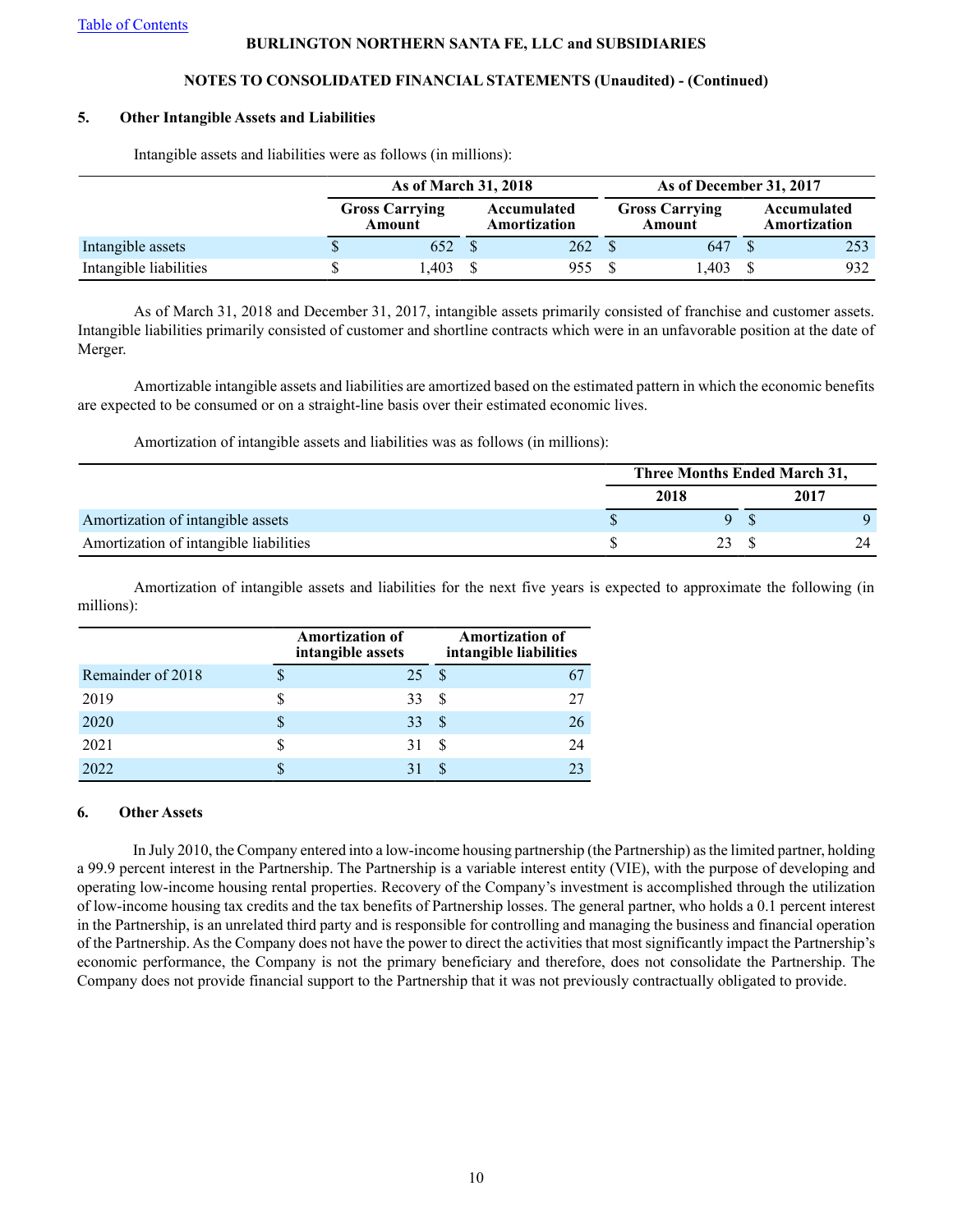# **NOTES TO CONSOLIDATED FINANCIAL STATEMENTS (Unaudited) - (Continued)**

The Company has accounted for its investment in the Partnership using the effective yield method. The risk of loss of the Company's investment in the Partnership is considered low as an affiliate of the general partner has provided certain guarantees of tax credits and minimum annual returns. For the three months ended March 31, 2018 and 2017, the Company recognized a reduction to income tax expense of \$5 million and \$8 million, respectively. The Company's maximum exposure to loss related to the Partnership is the unamortized investment balance. The following table provides information related to this Partnership (in millions):

|                                                           | March 31,<br>2018 | December 31,<br>2017 |     |
|-----------------------------------------------------------|-------------------|----------------------|-----|
| Unamortized investment balance classified as Other Assets | 101               |                      | 18  |
| Maximum exposure to loss                                  | 101               |                      | .18 |

Included within Other Assets are capitalized right-to-use fixed assets of \$967 million and \$958 million, and related accumulated amortization of \$292 million and \$287 million, at March 31, 2018 and December 31, 2017, respectively.

#### **7. Debt**

#### **Notes and Debentures**

In March 2018, BNSF issued \$750 million of 4.05 percent debentures due June 15, 2048. The net proceeds from the sale of the debentures will be used for general corporate purposes, which may include but are not limited to working capital, capital expenditures, repayment of outstanding indebtedness and distributions.

As of March 31, 2018, \$1 billion remained authorized by the Board of Managers of the Company to be issued through the Securities and Exchange Commission debt shelf offering process.

The Company is required to maintain certain financial covenants in conjunction with \$500 million of certain issued and outstanding junior subordinated notes. As of March 31, 2018, the Company was in compliance with these financial covenants.

#### **Fair Value of Debt Instruments**

At March 31, 2018 and December 31, 2017, the fair value of BNSF's debt, excluding capital leases and unamortized gains on interest rate swaps, was \$24,060 million and \$25,062 million, respectively, while the book value, which also excludes capital leases and the associated unamortized fair value adjustment under acquisition method accounting related to capital leases and unamortized gains on interest rate swaps, was \$22,106 million and \$22,030 million, respectively. The fair value of BNSF's debt is primarily based on market value price models using observable market-based data for the same or similar issues, or on the estimated rates that would be offered to BNSF for debt of the same remaining maturities (Level 2 inputs).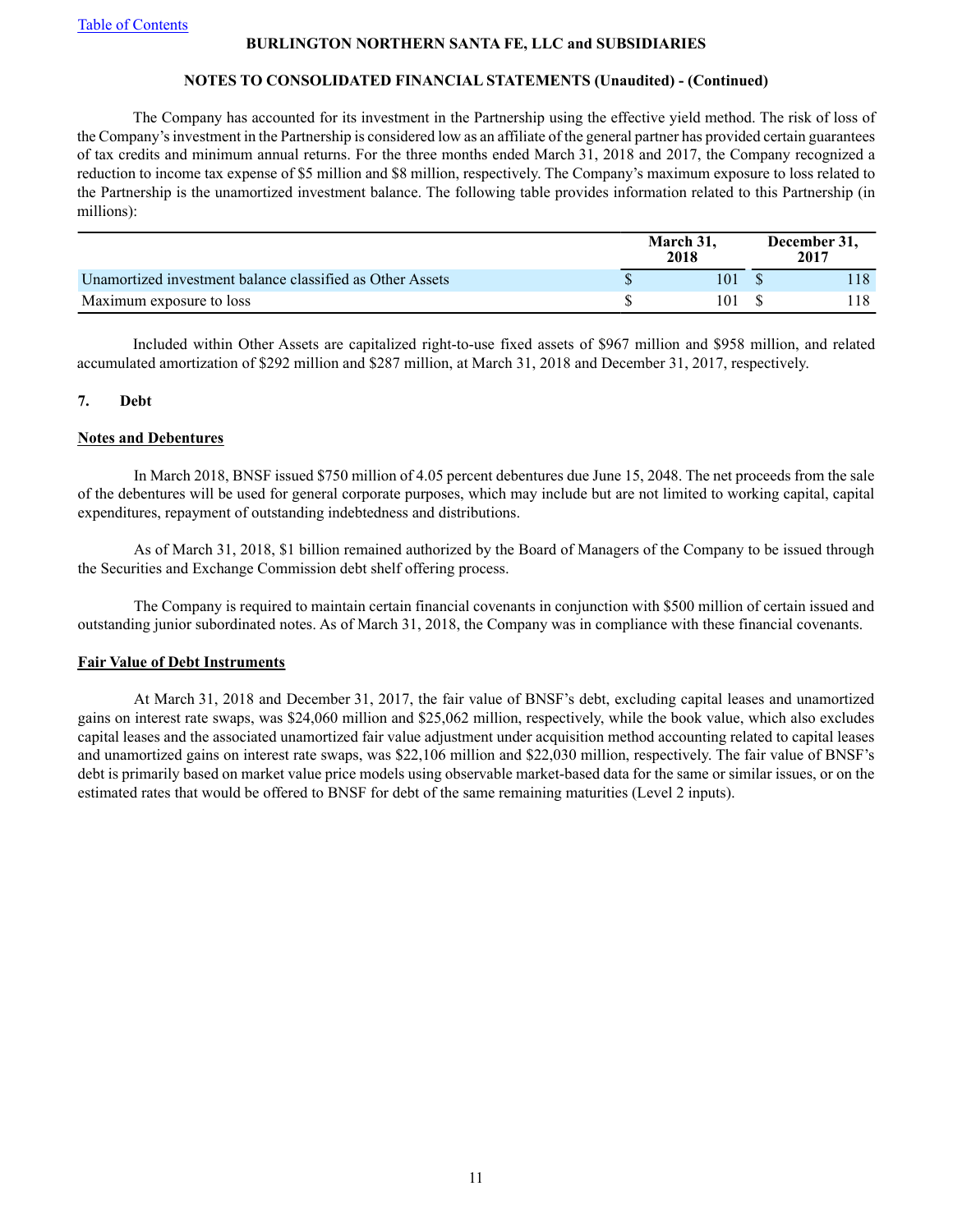## **NOTES TO CONSOLIDATED FINANCIAL STATEMENTS (Unaudited) - (Continued)**

## **Guarantees**

As of March 31, 2018, BNSF has not been called upon to perform under the guarantees specifically disclosed in this footnote and does not anticipate a significant performance risk in the foreseeable future.

Debt and other obligations of non-consolidated entities guaranteed by the Company as of March 31, 2018, were as follows (dollars in millions):

|                                         | <b>Guarantees</b>                                                                  |  |                  |                                             |         |                                                   |                                 |                                |                                   |                 |
|-----------------------------------------|------------------------------------------------------------------------------------|--|------------------|---------------------------------------------|---------|---------------------------------------------------|---------------------------------|--------------------------------|-----------------------------------|-----------------|
|                                         | <b>BNSF</b><br><b>Principal</b><br>Ownership<br>Amount<br>Percentage<br>Guaranteed |  |                  | <b>Maximum</b><br>Future<br><b>Payments</b> |         | <b>Maximum</b><br>Recourse<br>Amount <sup>a</sup> | Remaining<br>Term<br>(in years) |                                | Capitalized<br><b>Obligations</b> |                 |
| Kinder Morgan Energy Partners,<br>L.P.  | $0.5\%$ \$                                                                         |  | 190              |                                             | 190     |                                                   |                                 | Termination<br>of<br>Ownership |                                   | 2 <sup>b</sup>  |
| Chevron Phillips Chemical<br>Company LP | $-$ %                                                                              |  | N/A <sup>d</sup> |                                             | $N/A^d$ |                                                   | N/A <sup>d</sup>                | 9                              | - \$                              | 20 <sup>c</sup> |

Reflects the maximum amount the Company could recover from a third party other than the counterparty.

<sup>b</sup>Reflects capitalized obligations that are recorded on the Company's Consolidated Balance Sheet.

Reflects the asset and corresponding liability for the fair value of these guarantees required by authoritative accounting guidance related to guarantees.

There is no cap to the liability that can be sought from BNSF for BNSF's negligence or the negligence of the indemnified party. However, BNSF could receive reimbursement from certain insurance policies if the liability exceeds a certain amount.

#### *Kinder Morgan Energy Partners, L.P.*

Santa Fe Pacific Pipelines, Inc., an indirect, wholly-owned subsidiary of BNSF, has a guarantee in connection with its remaining special limited partnership interest in Santa Fe Pacific Pipeline Partners, L.P. (SFPP), a subsidiary of Kinder Morgan Energy Partners, L.P., to be paid only upon default by the partnership. All obligations with respect to the guarantee will cease upon termination of ownership rights, which would occur upon a put notice issued by BNSF or the exercise of the call rights by the general partners of SFPP.

## *Chevron Phillips Chemical Company LP*

BNSF has an indemnity agreement with Chevron Phillips Chemical Company LP (Chevron Phillips), granting certain rights of indemnity from BNSF, in order to facilitate access to a storage facility. Under certain circumstances, payment under this obligation may be required in the event Chevron Phillips were to incur certain liabilities or other incremental costs resulting from trackage access.

## *Indemnities*

In the ordinary course of business, BNSF enters into agreements with third parties that include indemnification clauses. The Company believes that these clauses are generally customary for the types of agreements in which they are included. At times, these clauses may involve indemnification for the acts of the Company, its employees and agents, indemnification for another party's acts, indemnification for future events, indemnification based upon a certain standard of performance, indemnification for liabilities arising out of the Company's use of leased equipment or other property, or other types of indemnification. Despite the uncertainty whether events which would trigger the indemnification obligations would ever occur, the Company does not believe that these indemnity agreements will have a material adverse effect on the Company's results of operations, financial position or liquidity. Additionally, the Company believes that, due to lack of historical payment experience, the fair value of indemnities cannot be estimated with any amount of certainty and that the fair value of any such amount would be immaterial to the Consolidated Financial Statements. Agreements that reflect unique circumstances, particularly agreements that contain guarantees that indemnify for another party's acts, are disclosed separately, if appropriate. Unless separately disclosed above, no fair value liability related to indemnities has been recorded in the Consolidated Financial Statements.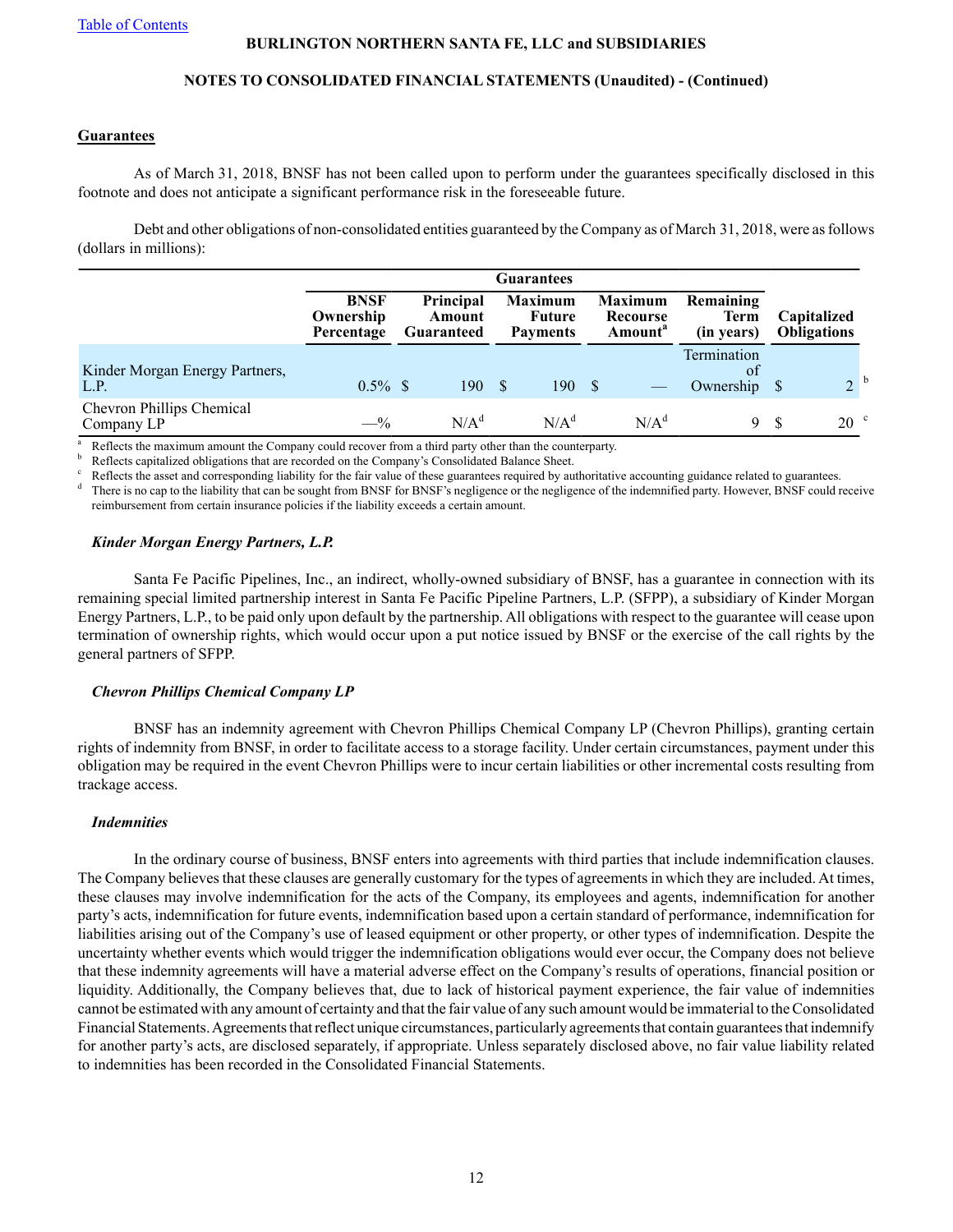## **NOTES TO CONSOLIDATED FINANCIAL STATEMENTS (Unaudited) - (Continued)**

#### **Variable Interest Entities - Leases**

BNSF Railway has entered into various lease transactions in which the structure of the lease contains VIEs. These leases are primarily for equipment. These VIEs were created solely for the lease transactions and have no other activities, assets or liabilities outside of the lease transactions. In some of the arrangements, BNSF Railway has the option to purchase some or all of the leased assets at a fixed price, thereby creating variable interests for BNSF Railway in the VIEs. The future minimum lease payments associated with the VIE leases were approximately \$2 billion as of March 31, 2018.

In the event the leased asset is destroyed, BNSF Railway is generally obligated to either replace the asset or pay a fixed loss amount. The inclusion of the fixed loss amount is a standard clause within the lease arrangements. Historically, BNSF Railway has not incurred significant losses related to this clause. As such, it is not anticipated that the maximum exposure to loss would materially differ from the future minimum lease payments.

BNSF Railway does not provide financial support to the VIEs that it was not previously contractually obligated to provide.

BNSF Railway maintains and operates the leased assets based on contractual obligations within the lease arrangements, which set specific guidelines consistent within the industry. As such, BNSF Railway has no control over activities that could materially impact the fair value of the leased assets. BNSF Railway does not hold the power to direct the activities of the VIEs and therefore does not control the ongoing activities that have a significant impact on the economic performance of the VIEs. Additionally, BNSF Railway does not have the obligation to absorb losses of the VIEs or the right to receive benefits of the VIEs that could potentially be significant to the VIEs. Depending on market conditions, the fixed-price purchase options could potentially provide benefit to the Company; however, any benefits potentially received from a fixed-price purchase option are generally expected to be minimal. Based on these factors, BNSF Railway is not the primary beneficiary of the VIEs. As BNSF Railway is not the primary beneficiary and the majority of the VIE leases are operating leases, the assets and liabilities related to the VIEs recorded in the Company's Consolidated Balance Sheet are immaterial.

#### **8. Commitments and Contingencies**

#### **Personal Injury**

Personal injury claims, including asbestos claims and employee work-related injuries and third-party injuries (collectively, other personal injury), are a significant expense for the railroad industry. Personal injury claims by BNSF Railway employees are subject to the provisions of the Federal Employers' Liability Act (FELA) rather than state workers' compensation laws. FELA's system of requiring the finding of fault, coupled with unscheduled awards and reliance on the jury system, contributed to increased expenses in past years. Other proceedings include claims by non-employees for punitive as well as compensatory damages, and from time to time may include proceedings that have been certified as or purport to be class actions. The variability present in settling these claims, including non-employee personal injury and matters in which punitive damages are alleged, could result in increased expenses in future years. BNSF has implemented a number of safety programs designed to reduce the number of personal injuries as well as the associated claims and personal injury expense.

BNSF records an undiscounted liability for personal injury claims when the expected loss is both probable and reasonably estimable. The liability and ultimate expense projections are estimated using standard actuarial methodologies. Liabilities recorded for unasserted personal injury claims are based on information currently available. Due to the inherent uncertainty involved in projecting future events such as the number of claims filed each year, developments in judicial and legislative standards and the average costs to settle projected claims, actual costs may differ from amounts recorded. Expense accruals and any required adjustments are classified as materials and other in the Consolidated Statements of Income.

## *Asbestos*

The Company is party to a number of personal injury claims by employees and non-employees who may have been exposed to asbestos. The heaviest exposure for certain BNSF employees was due to work conducted in and around the use of steam locomotive engines that were phased out between the years of 1950 and 1967. However, other types of exposures, including exposure from locomotive component parts and building materials, continued after 1967 until they were substantially eliminated at BNSF by 1985.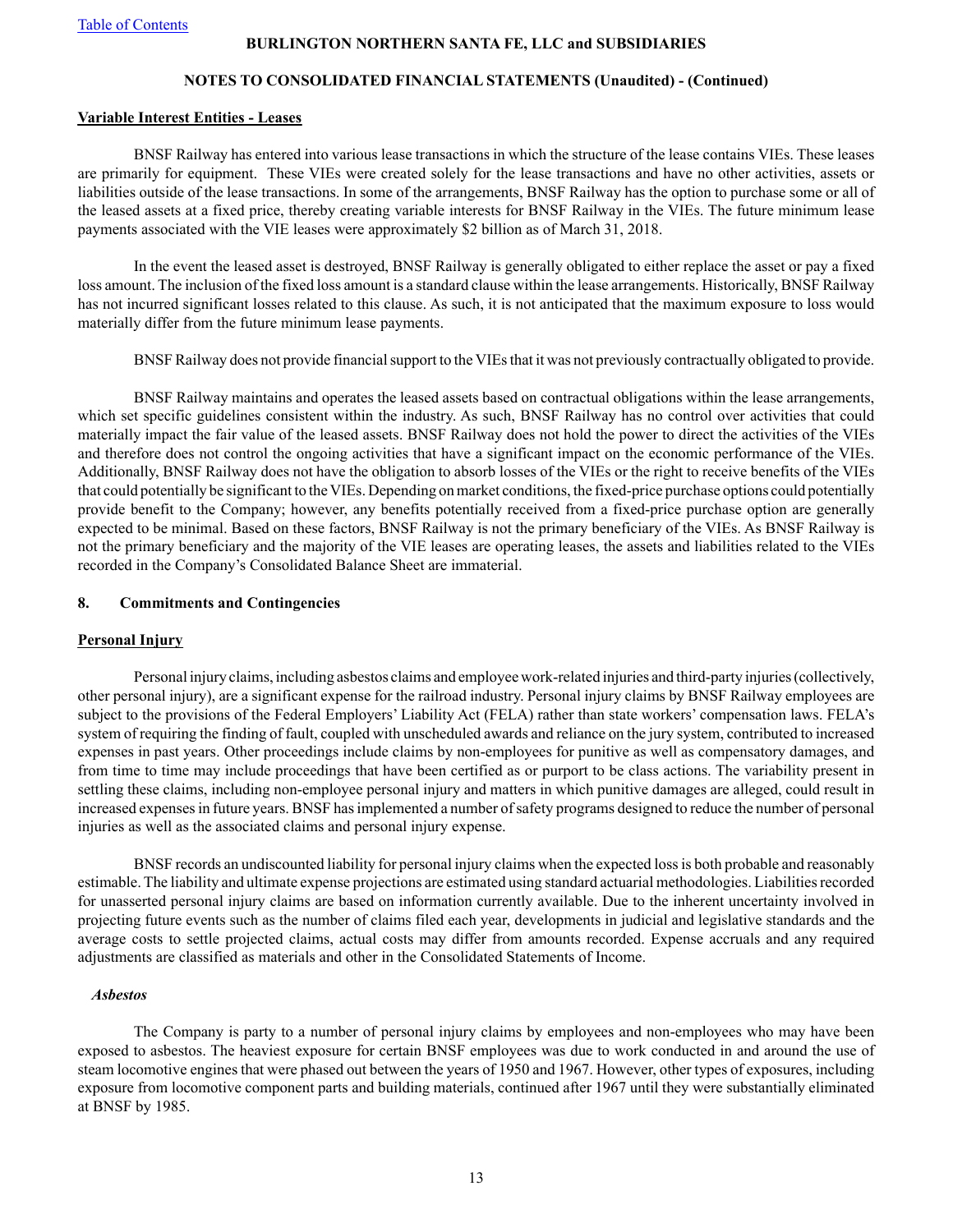## **NOTES TO CONSOLIDATED FINANCIAL STATEMENTS (Unaudited) - (Continued)**

BNSF assesses its unasserted asbestos liability exposure on an annual basis during the third quarter. BNSF determines its asbestos liability by estimating its exposed population, the number of claims likely to be filed, the number of claims that will likely require payment and the estimated cost per claim. Estimated filing and dismissal rates and average cost per claim are determined utilizing recent claim data and trends.

Throughout the year, BNSF monitors actual experience against the number of forecasted claims and expected claim payments and will record adjustments to the Company's estimates as necessary.

Based on BNSF's estimate of the potentially exposed employees and related mortality assumptions, it is anticipated that unasserted asbestos claims will continue to be filed through the year 2050. The Company recorded an amount for the full estimated filing period through 2050 because it had a relatively finite exposed population (former and current employees hired prior to 1985), which it was able to identify and reasonably estimate and about which it had obtained reliable demographic data (including age, hire date and occupation) derived from industry or BNSF specific data that was the basis for the study. BNSF projects that approximately 65, 80 and 95 percent of the future unasserted asbestos claims will be filed within the next 10, 15 and 25 years, respectively.

#### *Other Personal Injury*

BNSF estimates its other personal injury liability claims and expense quarterly based on the covered population, activity levels and trends in frequency and the costs of covered injuries. Estimates include unasserted claims except for certain repetitive stress and other occupational trauma claims that allegedly result from prolonged repeated events or exposure. Such claims are estimated on an as-reported basis because the Company cannot estimate the range of reasonably possible loss due to other nonwork related contributing causes of such injuries and the fact that continued exposure is required for the potential injury to manifest itself as a claim. BNSF has not experienced any significant adverse trends related to these types of claims in recent years.

BNSF monitors quarterly actual experience against the number of forecasted claims to be received, the forecasted number of claims closing with payment and expected claim payments. Adjustments to the Company's estimates are recorded quarterly as necessary or more frequently as new events or changes in estimates develop.

The following table summarizes the activity in the Company's accrued obligations for asbestos and other personal injury matters (in millions):

|                                 | Three Months Ended March 31, |      |  |      |  |  |
|---------------------------------|------------------------------|------|--|------|--|--|
|                                 |                              | 2018 |  | 2017 |  |  |
| Beginning balance               |                              | 307  |  | 367  |  |  |
| Accruals / changes in estimates |                              |      |  | 14   |  |  |
| Payments                        |                              | (9)  |  | (14) |  |  |
| Ending balance                  |                              | 305  |  | 367  |  |  |

At March 31, 2018 and December 31, 2017, \$85 million was included in current liabilities for both periods. Defense and processing costs, which are recorded on an as-reported basis, were not included in the recorded liability. The Company is primarily self-insured for personal injury claims.

Because of the uncertainty surrounding the ultimate outcome of personal injury claims, it is reasonably possible that future costs to settle personal injury claims may range from approximately \$260 million to \$360 million. However, BNSF believes that the \$305 million recorded at March 31, 2018 is the best estimate of the Company's future obligation for the settlement of personal injury claims.

The amounts recorded by BNSF for personal injury liabilities were based upon currently known facts. Future events, such as the number of new claims to be filed each year, the average cost of disposing of claims, as well as the numerous uncertainties surrounding personal injury litigation in the United States, could cause the actual costs to be higher or lower than projected.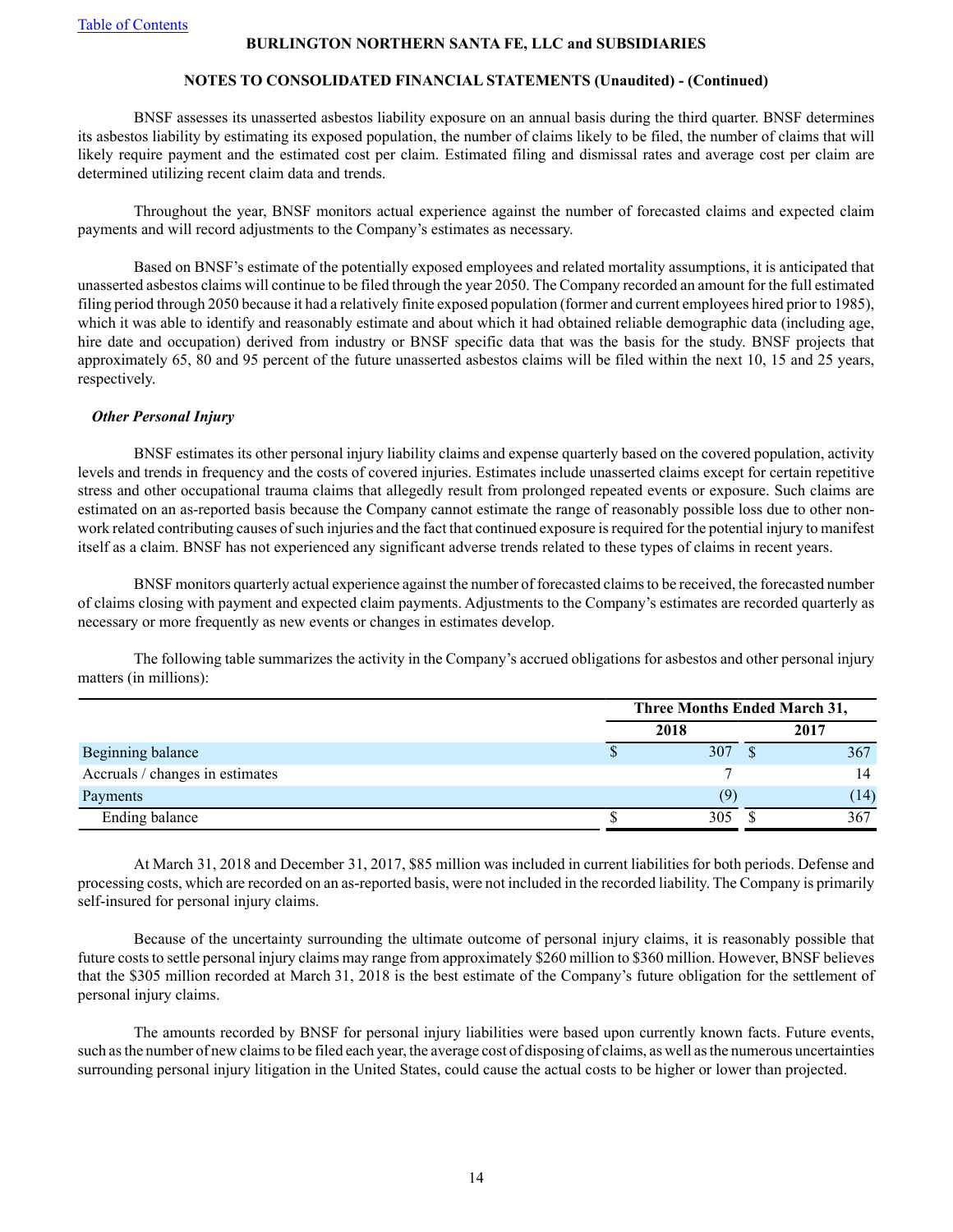## **NOTES TO CONSOLIDATED FINANCIAL STATEMENTS (Unaudited) - (Continued)**

Although the final outcome of personal injury matters cannot be predicted with certainty, considering among other things the meritorious legal defenses available and liabilities that have been recorded, it is the opinion of BNSF that none of these items, when finally resolved, will have a material adverse effect on the Company's financial position or liquidity. However, the occurrence of a number of these items in the same period could have a material adverse effect on the results of operations in a particular quarter or fiscal year.

#### *BNSF Insurance Company*

The Company has a consolidated, wholly-owned subsidiary, Burlington Northern Santa Fe Insurance Company, Ltd. (BNSFIC), that offers insurance coverage for certain risks, FELA claims, railroad protective and force account insurance claims and certain excess general liability and property coverage, and certain other claims which are subject to reinsurance. BNSFIC has entered into annual reinsurance treaty agreements with several other companies. The treaty agreements insure workers compensation, general liability, auto liability and FELA risk. In accordance with the agreements, BNSFIC cedes a portion of its FELA exposure through the treaty and assumes a proportionate share of the entire risk. Each year BNSFIC reviews the objectives and performance of the treaty to determine its continued participation in the treaty. The treaty agreements provide for certain protections against the risk of treaty participants'non-performance. On an ongoing basis, BNSF and/or the treaty manager reviews the creditworthiness of each of the participants. BNSF does not believe its exposure to treaty participants' non-performance is material at this time. BNSFIC typically invests in time deposits and money market accounts. At March 31, 2018, there was \$505 million related to these third-party investments, which were classified as cash and cash equivalents on the Company's Consolidated Balance Sheet, as compared with \$497 million at December 31, 2017.

#### **Environmental**

The Company's operations, as well as those of its competitors, are subject to extensive federal, state and local environmental regulation. BNSF's operating procedures include practices to protect the environment from the risks inherent in railroad operations, which frequently involve transporting chemicals and other hazardous materials. Additionally, many of BNSF's land holdings are and have been used for industrial or transportation-related purposes or leased to commercial or industrial companies whose activities may have resulted in discharges onto the property. As a result, BNSF is subject to environmental cleanup and enforcement actions. In particular, the federal Comprehensive Environmental Response, Compensation and Liability Act of 1980 (CERCLA), also known as the Superfund law, as well as similar state laws, generally impose joint and several liability for cleanup and enforcement costs on current and former owners and operators of a site without regard to fault or the legality of the original conduct. BNSF has been notified that it is a potentially responsible party (PRP) for study and cleanup costs at Superfund sites for which investigation and remediation payments are or will be made or are yet to be determined (the Superfund sites) and, in many instances, is one of several PRPs. In addition, BNSF may be considered a PRP under certain other laws. Accordingly, under CERCLA and other federal and state statutes, BNSF may be held jointly and severally liable for all environmental costs associated with a particular site. If there are other PRPs, BNSF generally participates in the cleanup of these sites through costsharing agreements with terms that vary from site to site. Costs are typically allocated based on such factors as relative volumetric contribution of material, the amount of time the site was owned or operated and/or the portion of the total site owned or operated by each PRP.

BNSF is involved in a number of administrative and judicial proceedings and other mandatory cleanup efforts for 213 sites, including 18 Superfund sites, at which it is participating in the study or cleanup, or both, of alleged environmental contamination.

Liabilities for environmental cleanup costs are recorded when BNSF's liability for environmental cleanup is probable and reasonably estimable. Subsequent adjustments to initial estimates are recorded as necessary based upon additional information developed in subsequent periods. Environmental costs include initial site surveys and environmental studies as well as costs for remediation of sites determined to be contaminated.

BNSF estimates the ultimate cost of cleanup efforts at its known environmental sites on an annual basis during the third quarter. Ultimate cost estimates for environmental sites are based on current estimated percentage to closure ratios, possible remediation work plans and estimates of the costs and likelihood of each possible outcome, historical payment patterns, and benchmark patterns developed from data accumulated from industry and public sources, including the Environmental Protection Agency and other governmental agencies. These factors incorporate into the estimates experience gained from cleanup efforts at other similar sites.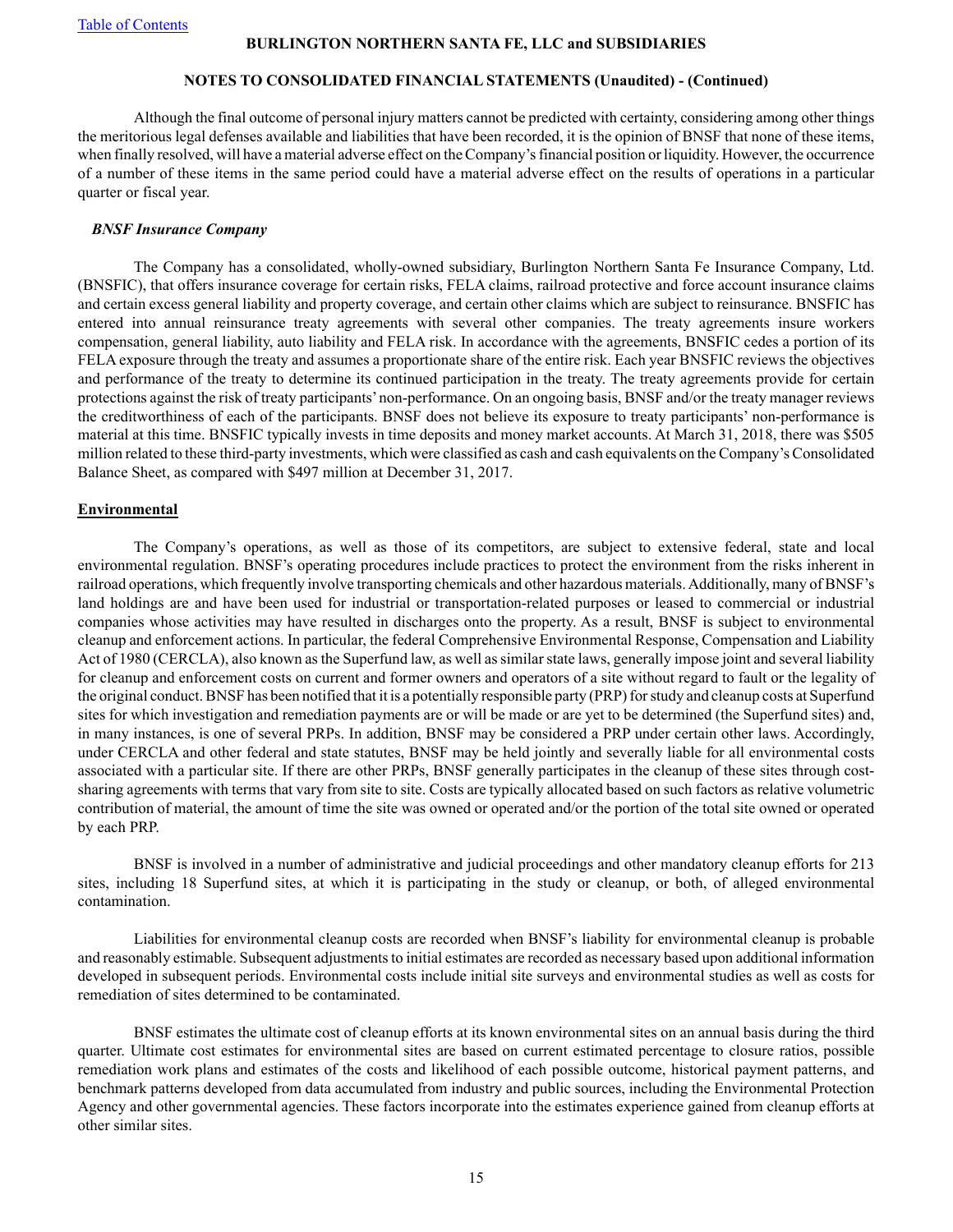# **NOTES TO CONSOLIDATED FINANCIAL STATEMENTS (Unaudited) - (Continued)**

Annual studies do not include: (i) contaminated sites of which the Company is not aware; (ii) additional amounts for third-party tort claims, which arise out of contaminants allegedly migrating from BNSF property, due to a limited number of sites; or (iii) natural resource damage claims. BNSF continues to estimate third-party tort claims on a site by site basis when the liability for such claims is probable and reasonably estimable. BNSF's recorded liability for third-party tort claims as of March 31, 2018 and December 31, 2017 was \$9 million for both periods.

On a quarterly basis, BNSF monitors actual experience against the forecasted remediation and related payments made on existing sites and conducts ongoing environmental contingency analyses, which consider a combination of factors including independent consulting reports, site visits, legal reviews and analysis of the likelihood of other PRPs' participation in, and their ability to pay for, cleanup. Adjustments to the Company's estimates will continue to be recorded as necessary based on developments in subsequent periods. Additionally, environmental accruals, which are classified as materials and other in the Consolidated Statements of Income, include amounts for newly identified sites or contaminants, third-party claims, and legal fees incurred for defense of third-party claims and recovery efforts.

The following table summarizes the activity in the Company's accrued obligations for environmental matters (in millions):

|                                 | <b>Three Months Ended March 31,</b> |      |  |      |  |  |  |
|---------------------------------|-------------------------------------|------|--|------|--|--|--|
|                                 |                                     | 2018 |  | 2017 |  |  |  |
| Beginning balance               |                                     | 317  |  | 342  |  |  |  |
| Accruals / changes in estimates |                                     |      |  |      |  |  |  |
| Payments                        |                                     | (4)  |  | (8)  |  |  |  |
| Ending balance                  |                                     | 314  |  | 335  |  |  |  |

At March 31, 2018 and December 31, 2017, \$40 million was included in current liabilities for both periods.

BNSF's environmental liabilities are not discounted. BNSF anticipates that the majority of the accrued costs at March 31, 2018, will be paid over the next ten years, and no individual site is considered to be material.

Liabilities recorded for environmental costs represent BNSF's best estimate of its probable future obligation for the remediation and settlement of these sites and include both asserted and unasserted claims. Although recorded liabilities include BNSF's best estimate of all probable costs, without reduction for anticipated recoveries from third parties, BNSF's total cleanup costs at these sites cannot be predicted with certainty due to various factors such as the extent of corrective actions that may be required, evolving environmental laws and regulations, advances in environmental technology, the extent of other parties' participation in cleanup efforts, developments in ongoing environmental analyses related to sites determined to be contaminated and developments in environmental surveys and studies of contaminated sites.

Because of the uncertainty surrounding these factors, it is reasonably possible that future costs for environmental liabilities may range from approximately \$255 million to \$415 million. However, BNSF believes that the \$314 million recorded at March 31, 2018 is the best estimate of the Company's future obligation for environmental costs.

Although the final outcome of these environmental matters cannot be predicted with certainty, it is the opinion of BNSF that none of these items, when finally resolved, will have a material adverse effect on the Company's financial position or liquidity. However, the occurrence of a number of these items in the same period could have a material adverse effect on the results of operations in a particular quarter or fiscal year.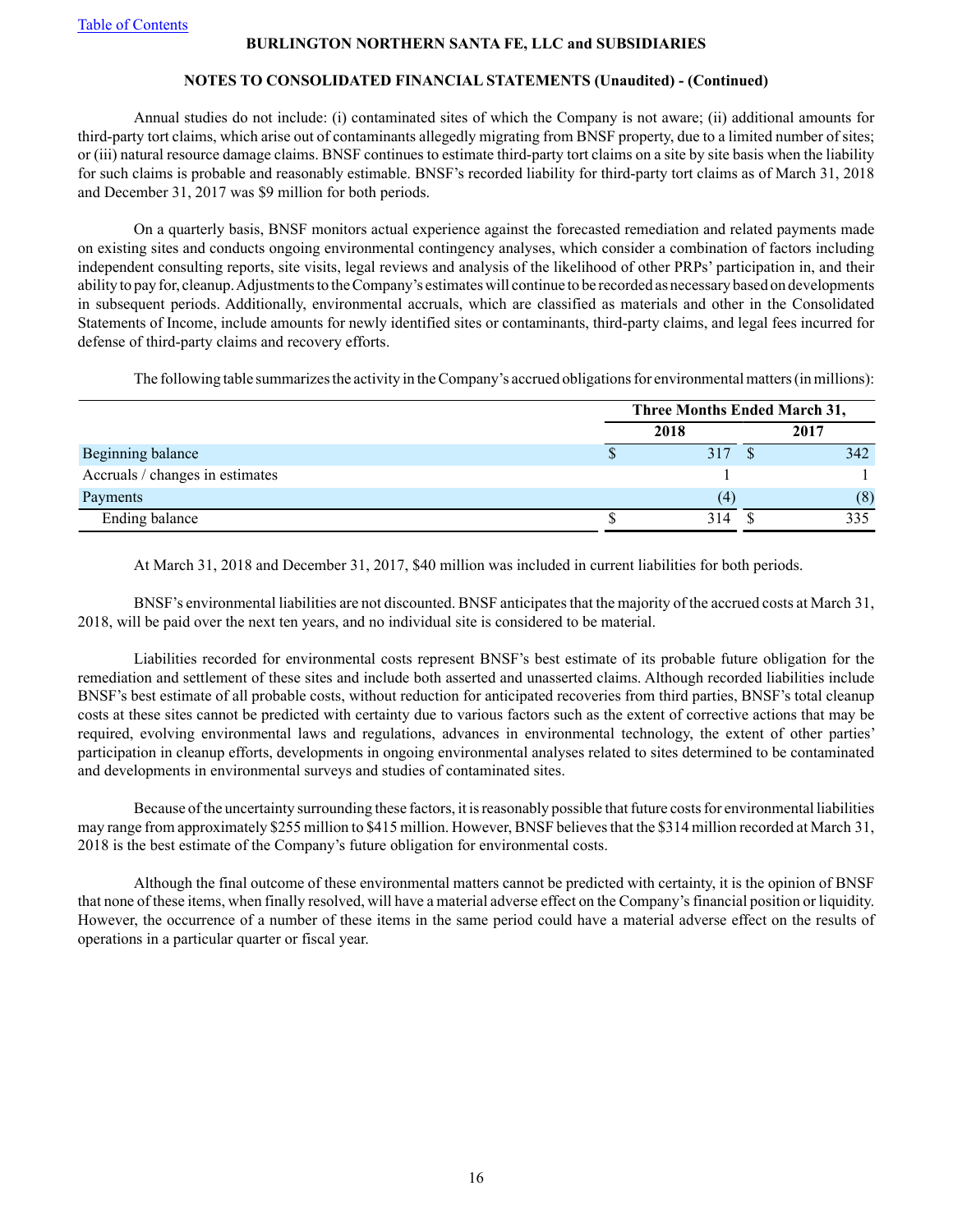# **NOTES TO CONSOLIDATED FINANCIAL STATEMENTS (Unaudited) - (Continued)**

#### **Other Claims and Litigation**

In addition to asbestos, other personal injury and environmental matters discussed above, BNSF and its subsidiaries are also parties to a number of other legal actions and claims, governmental proceedings and private civil suits arising in the ordinary course of business, including those related to disputes and complaints involving certain transportation rates and charges. Some of the legal proceedings include claims for punitive as well as compensatory damages, and from time to time may include proceedings that purport to be class actions. Although the final outcome of these matters cannot be predicted with certainty, considering among other things the meritorious legal defenses available and liabilities that have been recorded along with applicable insurance, BNSF currently believes that none of these items, when finally resolved, will have a material adverse effect on the Company's financial position or liquidity. However, an unexpected adverse resolution of one or more of these items could have a material adverse effect on the results of operations in a particular quarter or fiscal year.

# **9. Employment Benefit Plans**

Components of the net (credit) cost for the periods presented below for certain employee benefit plans were as follows (in millions):

|                                | <b>Pension Benefits</b>      |  |      |  |  |  |
|--------------------------------|------------------------------|--|------|--|--|--|
| <b>Net Cost (Credit)</b>       | Three Months Ended March 31, |  |      |  |  |  |
|                                | 2018                         |  | 2017 |  |  |  |
| Service cost                   | 11                           |  | 10   |  |  |  |
| Interest cost                  | 21                           |  | 22   |  |  |  |
| Expected return on plan assets | (40)                         |  | (37) |  |  |  |
| Net credit recognized          | (8)                          |  | (5)  |  |  |  |

|                     | <b>Retiree Health and Welfare Benefits</b> |      |  |      |  |  |  |  |
|---------------------|--------------------------------------------|------|--|------|--|--|--|--|
|                     | <b>Three Months Ended March 31,</b>        |      |  |      |  |  |  |  |
| <b>Net Cost</b>     |                                            | 2018 |  | 2017 |  |  |  |  |
| Interest cost       |                                            |      |  |      |  |  |  |  |
| Net cost recognized |                                            |      |  |      |  |  |  |  |

Service cost is included in Compensation and Benefits expense and the other components of net periodic benefit costs are included in Other (Income) Expense, Net in the Consolidated Statements of Income.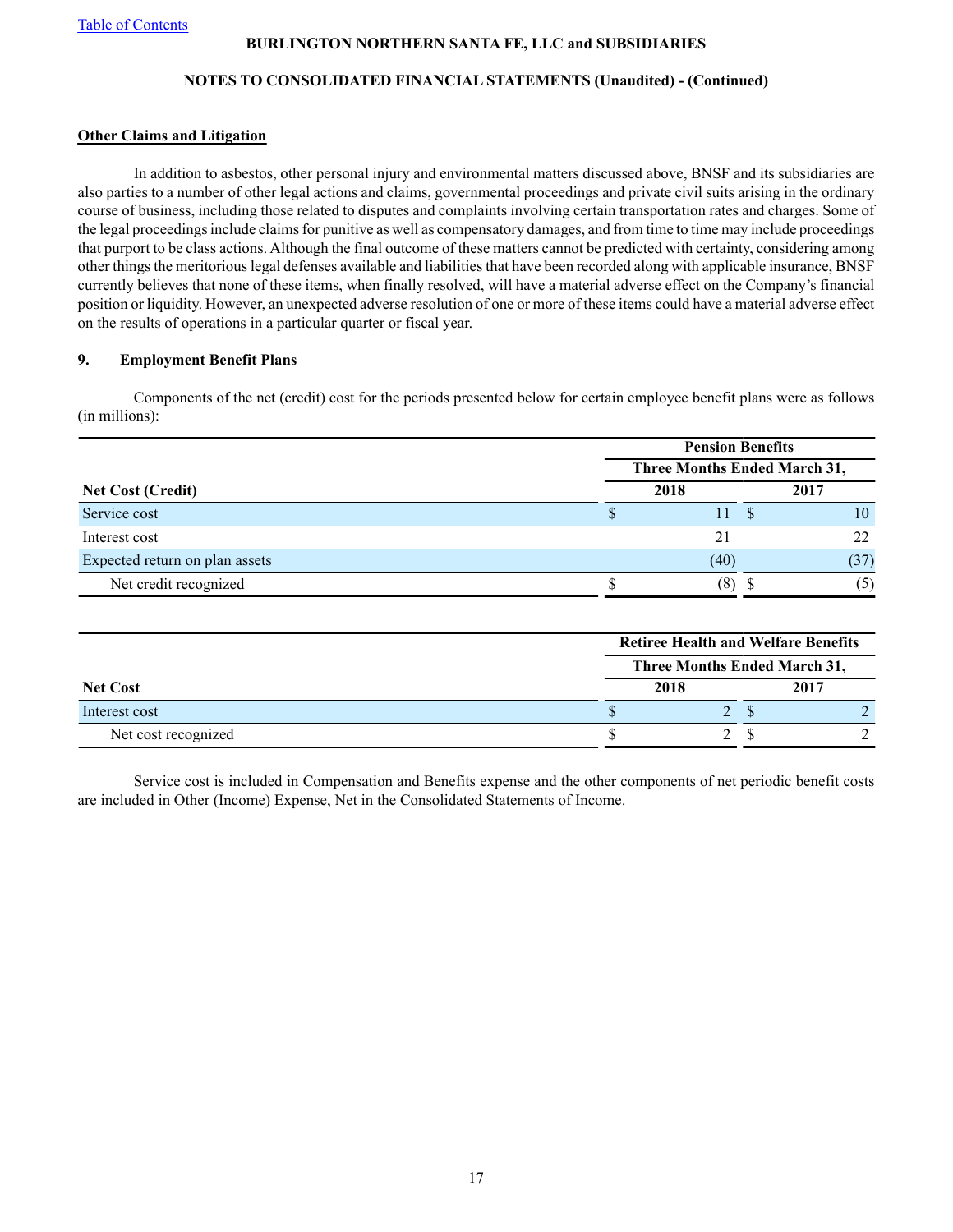# **NOTES TO CONSOLIDATED FINANCIAL STATEMENTS (Unaudited) - (Continued)**

## **10. Related Party Transactions**

The companies identified as affiliates of BNSF include Berkshire and its subsidiaries. During the three months ended March 31, 2018 and 2017, the Company declared and paid cash distributions of \$1,100 million and \$625 million, respectively, to its parent company. For both of the three months ended March 31, 2018 and 2017, the Company made tax payments of less than \$1 million to Berkshire. As of March 31, 2018, the Company had a receivable from Berkshire of \$43 million recorded in Other Current Assets and a payable to Berkshire of \$26 million. As of December 31, 2017, the Company had a receivable from Berkshire of \$235 million recorded in Other Current Assets and a payable to Berkshire of \$19 million. Uncertain tax positions will affect the tax payable to Berkshire if and when settled. As of both March 31, 2018 and December 31, 2017, the Company had a \$32 million payable to Berkshire related to prior year tax audit settlements.

BNSF engages in various transactions with related parties in the ordinary course of business. The following table summarizes revenues earned by BNSF for services provided to related parties and expenditures to related parties (in millions):

|              | <b>Three Months Ended March 31,</b> |  |      |  |  |  |
|--------------|-------------------------------------|--|------|--|--|--|
|              | 2018                                |  | 2017 |  |  |  |
| Revenues     | 34                                  |  |      |  |  |  |
| Expenditures | 89                                  |  | 70   |  |  |  |

BNSF owns 17.3 percent of TTX Company (TTX) while other North American railroads own the remaining interest. As BNSF possesses the ability to exercise significant influence, but not control, over the operating and financial policies of TTX, BNSF applies the equity method of accounting to its investment in TTX. In applying the equity method, the investment is recorded in Other Assets. Equity income or losses are recorded in Materials and Other in the Consolidated Statements of Income. North American railroads pay TTX car hire to use TTX's freight equipment to serve their customers. BNSF's car hire expenditures incurred with TTX are included in the table above. BNSF had \$570 million and \$554 million recognized as investments related to TTX in its Consolidated Balance Sheets as of March 31, 2018 and December 31, 2017, respectively.

## **11. Accumulated Other Comprehensive Income**

Other comprehensive income refers to revenues, expenses, gains and losses that under generally accepted accounting principles are included in accumulated other comprehensive income, a component of equity within the Consolidated Balance Sheets, rather than net income on the Consolidated Statements of Income. Under existing accounting standards, other comprehensive income may include, among other things, unrecognized gains and losses and prior service credit related to pension and other postretirement benefit plans.

The following tables provide the components of accumulated other comprehensive income / (loss) (AOCI) by component (in millions):

|                                                     | <b>Pension and</b><br><b>Retiree Health</b><br>and Welfare<br><b>Benefit Items<sup>a</sup></b> |      | <b>Equity Method</b><br><b>Investments</b> | <b>Total</b> |
|-----------------------------------------------------|------------------------------------------------------------------------------------------------|------|--------------------------------------------|--------------|
| Balance at December 31, 2017                        | 234S                                                                                           |      | $(3)$ \$                                   | 231          |
| Other comprehensive (loss) before reclassifications |                                                                                                |      |                                            |              |
| Amounts reclassified from AOCI                      | 26                                                                                             |      | (1)                                        | 25           |
| Balance at March 31, 2018                           | 260                                                                                            |      | (3)                                        | 257          |
|                                                     |                                                                                                |      |                                            |              |
| Balance at December 31, 2016                        | \$<br>122                                                                                      | - \$ | $(3)$ \$                                   | 119          |
| Other comprehensive (loss) before reclassifications |                                                                                                |      | (2)                                        | (2)          |
| Amounts reclassified from AOCI                      |                                                                                                |      |                                            |              |
| Balance at March 31, 2017                           | 122.                                                                                           |      | (5)                                        | 117          |
|                                                     |                                                                                                |      |                                            |              |

<sup>a</sup> Amounts are net of tax.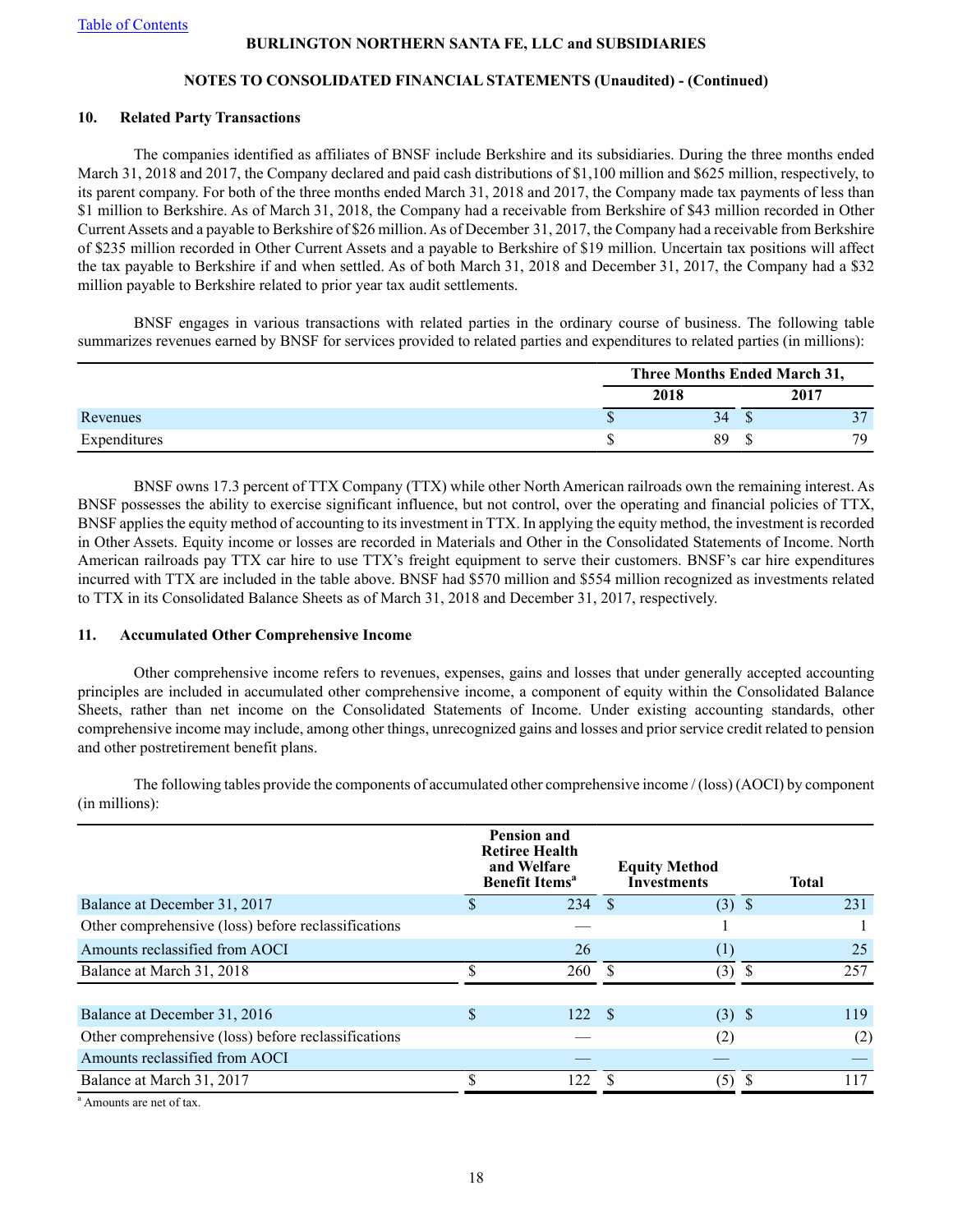# **NOTES TO CONSOLIDATED FINANCIAL STATEMENTS (Unaudited) - (Continued)**

## **12. Accounting Pronouncements**

In February 2016, the Financial Accounting Standards Board (FASB) issued Accounting Standards Update No. 2016-02 (ASU 2016-02), Leases (Topic 842). The guidance in ASU 2016-02 supersedes the lease recognition requirements in ASC Topic 840, Leases (FAS 13). ASU 2016-02 requires an entity to recognize assets and liabilities arising from a lease for both financing and operating leases, along with additional qualitative and quantitative disclosures. ASU 2016-02 is effective for fiscal years beginning after December 15, 2018, with early adoption permitted. At December 31, 2017, BNSF had long-term operating leases with \$3.0 billion of remaining minimum lease payments. This new standard will require the present value of these leases to be recorded in the Consolidated Balance Sheets as a right of use asset and lease liability.

In March 2017, the FASB issued Accounting Standards Update No. 2017-07 (ASU 2017-07), Compensation-Retirement Benefits (Topic 715): Improving the Presentation of Net Periodic Pension Cost and Net Periodic Postretirement Benefit Cost. ASU 2017-07 requires an entity to present the service cost component of net benefit cost in the same line item as other current employee compensation costs (including being capitalized, if appropriate, as part of an asset). The other components of net benefit cost are presented below income from operations. BNSF adopted the standard as of January 1, 2018. Other components of net benefit costs previously recorded in compensation and benefits expense were reclassified to other income. See Note 9 to the Consolidated Financial Statements. The retrospective impact of the adoption is shown in the table below (in millions):

|                             |                                         | Three Months Ended March 31, 2017 |                    |           |  |            |  |  |  |
|-----------------------------|-----------------------------------------|-----------------------------------|--------------------|-----------|--|------------|--|--|--|
|                             | <b>As Previously</b><br><b>Reported</b> |                                   | <b>Adjustments</b> |           |  | As Revised |  |  |  |
| Operating expenses          |                                         | 3.591                             |                    | 14        |  | 3,605      |  |  |  |
| Operating income            |                                         | 1.594                             |                    | $(14)$ \$ |  | 1,580      |  |  |  |
| Other (income) expense, net |                                         | (3)                               |                    | (14)      |  | (17)       |  |  |  |

In February 2018, the FASB issued Accounting Standards Update No. 2018-02 (ASU 2018-02), Income Statement - Reporting Comprehensive Income (Topic 220). The guidance in ASU 2018-02 allows an entity to elect to reclassify the stranded tax effects related to the Tax Cuts and Jobs Act of 2017 from accumulated other comprehensive income into retained earnings. ASU 2018-02 is effective for fiscal years beginning after December 15, 2018, with early adoption permitted. The Company early adopted the guidance in ASU 2018-02 during the quarter ended March 31, 2018, and elected to reclassify \$26 million of tax from accumulated other comprehensive income to retained earnings. See the Consolidated Statements of Changes in Equity.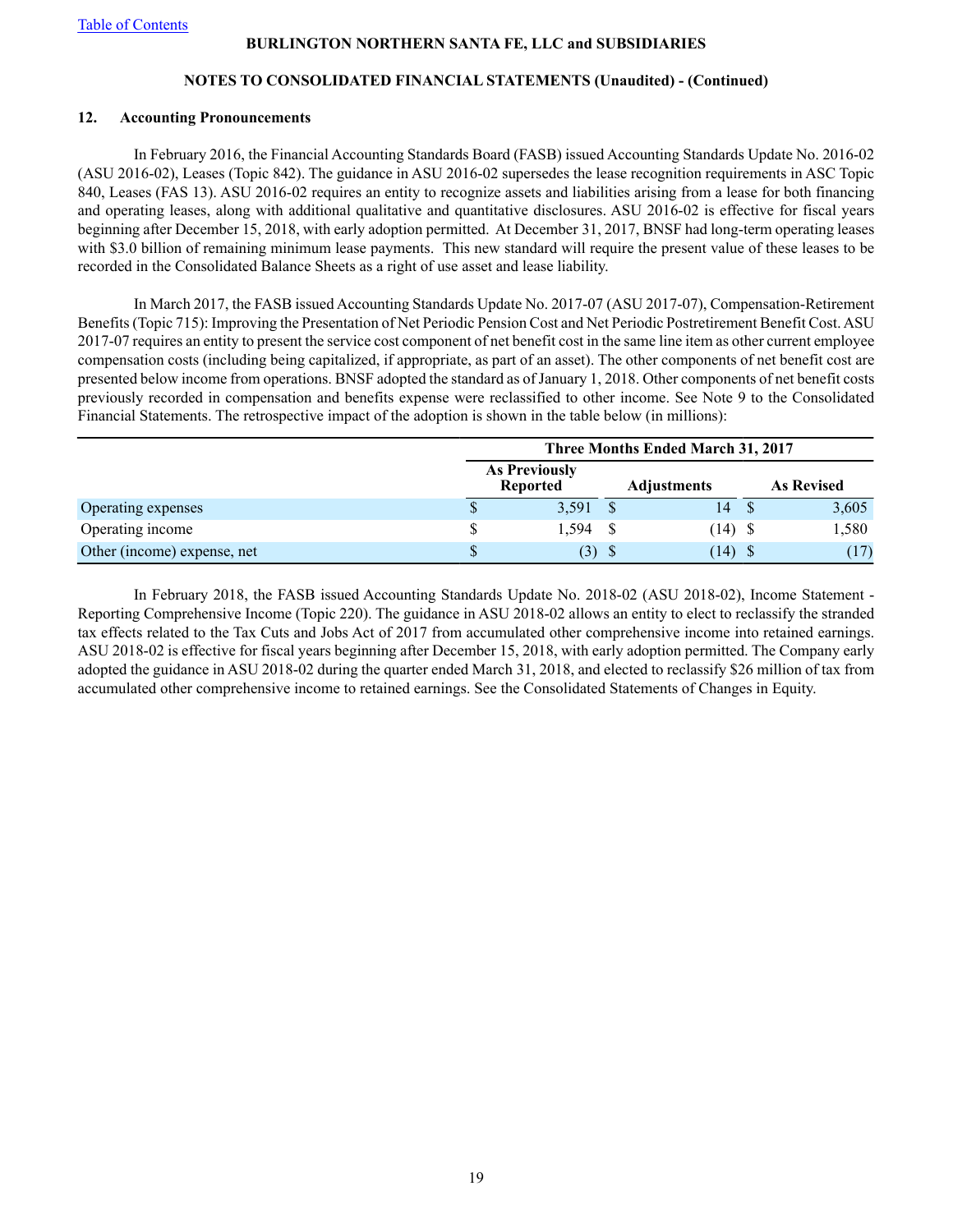## <span id="page-19-0"></span>**Item 2. Management's Narrative Analysis of Results of Operations.**

Management's narrative analysis relates to the results of operations of Burlington Northern Santa Fe, LLC and its majorityowned subsidiaries (collectively BNSF, Registrant or Company). The principal operating subsidiary of BNSF is BNSF Railway Company (BNSF Railway) through which BNSF derives substantially all of its revenues. The following narrative analysis should be read in conjunction with the Consolidated Financial Statements and the accompanying notes.

The following narrative analysis of results of operations includes a brief discussion of the factors that materially affected the Company's operating results in the three months ended March 31, 2018, and a comparative analysis to the three months ended March 31, 2017.

#### **Results of Operations**

#### **Revenues Summary**

The following tables present BNSF's revenue information by business group:

|                                 | <b>Revenues (in millions)</b>       |     |       | Cars / Units (in thousands)  |       |  |  |  |
|---------------------------------|-------------------------------------|-----|-------|------------------------------|-------|--|--|--|
|                                 | <b>Three Months Ended March 31,</b> |     |       | Three Months Ended March 31, |       |  |  |  |
|                                 | 2018                                |     | 2017  | 2018                         | 2017  |  |  |  |
| <b>Consumer Products</b>        | 1,860                               | - S | 1,680 | 1,379                        | 1,299 |  |  |  |
| <b>Industrial Products</b>      | 1,358                               |     | 1,224 | 465                          | 426   |  |  |  |
| <b>Agricultural Products</b>    | 1,152                               |     | 1,108 | 298                          | 280   |  |  |  |
| Coal                            | 948                                 |     | 960   | 464                          | 475   |  |  |  |
| <b>Total Freight Revenues</b>   | 5,318                               |     | 4,972 | 2,606                        | 2,480 |  |  |  |
| <b>Other Revenues</b>           | 306                                 |     | 213   |                              |       |  |  |  |
| <b>Total Operating Revenues</b> | 5,624                               |     | 5,185 |                              |       |  |  |  |

|                               | <b>Average Revenue Per Car / Unit</b> |                              |       |  |  |
|-------------------------------|---------------------------------------|------------------------------|-------|--|--|
|                               |                                       | Three Months Ended March 31, |       |  |  |
|                               | 2018                                  |                              | 2017  |  |  |
| <b>Consumer Products</b>      | 1,349                                 | S                            | 1,293 |  |  |
| <b>Industrial Products</b>    | 2,920                                 |                              | 2,873 |  |  |
| <b>Agricultural Products</b>  | 3,866                                 |                              | 3,957 |  |  |
| Coal                          | 2,043                                 |                              | 2,021 |  |  |
| <b>Total Freight Revenues</b> | 2.041                                 |                              | 2,005 |  |  |

## **Fuel Surcharges**

Freight revenues include both revenue for transportation services and fuel surcharges. Where BNSF's fuel surcharge program is applied, it is intended to recover BNSF's incremental fuel costs when fuel prices exceed a threshold fuel price. Fuel surcharges are calculated differently depending on the type of commodity transported. BNSF has two standard fuel surcharge programs – Percent of Revenue and Mileage-Based. In addition, in certain commodities, fuel surcharge is calculated using a fuel price from a time period that can be up to 60 days earlier. In a period of volatile fuel prices or changing customer business mix, changes in fuel expense and fuel surcharge may differ significantly.

The following table presents fuel surcharge and fuel expense information (in millions):

|                                 | Three Months Ended March 31, |      |  |      |  |  |
|---------------------------------|------------------------------|------|--|------|--|--|
|                                 |                              | 2018 |  | 2017 |  |  |
| Total fuel expense <sup>a</sup> |                              | 767  |  | 605  |  |  |
| BNSF fuel surcharges            |                              | 303  |  | 193  |  |  |

<sup>a</sup> Total fuel expense includes locomotive and non-locomotive fuel.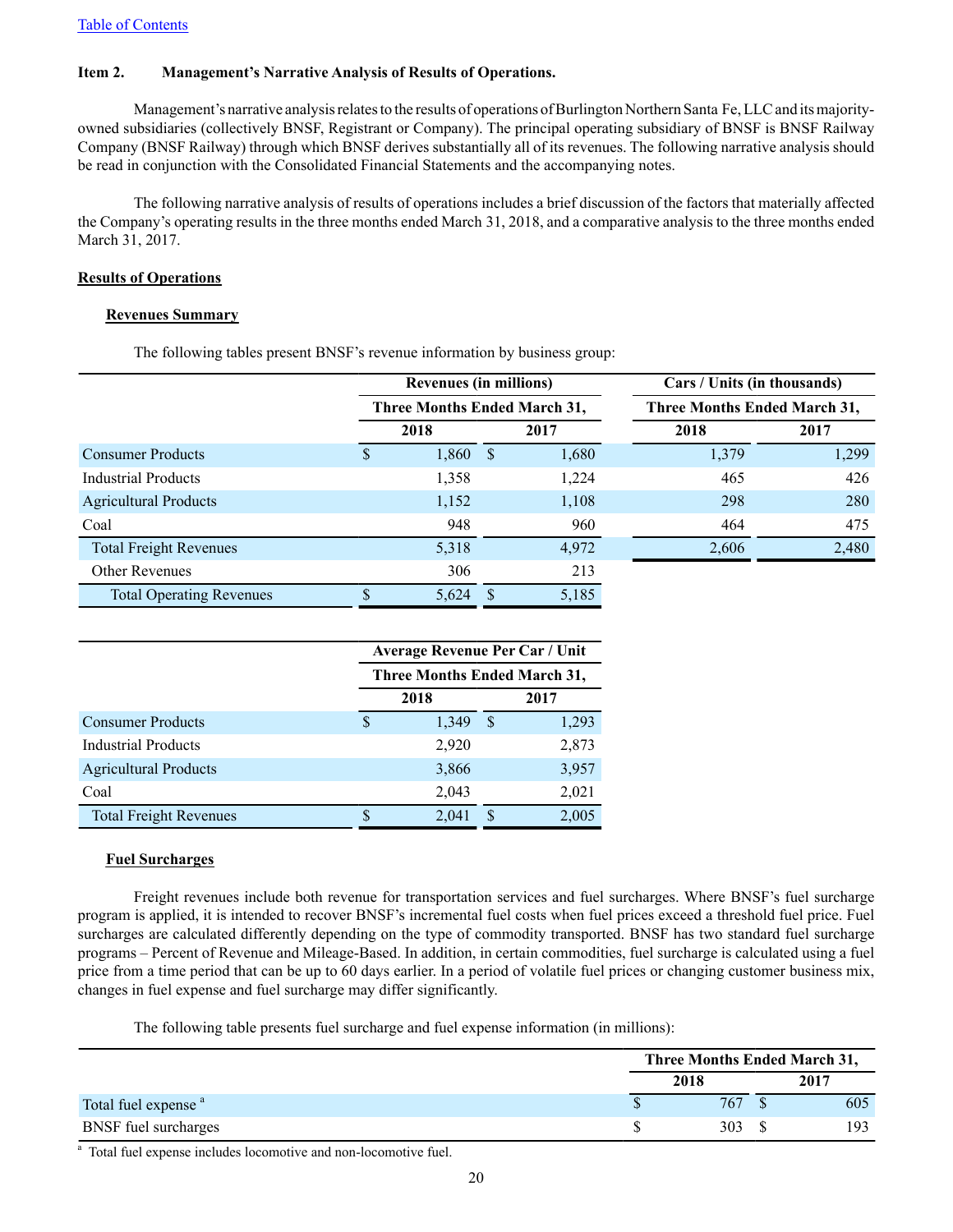# *Three Months Ended March 31, 2018 vs. the Three Months Ended March 31, 2017*

#### **Revenues**

Revenues for the three months ended March 31, 2018 were \$5,624 million, an increase of \$439 million, or 8 percent, as compared with the three months ended March 31, 2017. The increase in revenue is primarily due to a 5 percent increase in unit volume. The change in revenues is due to the following:

- Average revenue per car / unit increased 2 percent primarily as a result of higher fuel surcharges driven primarily by higher fuel prices and increased rates per car / unit, partially offset by business mix changes.
- Consumer Products volumes increased due to higher domestic intermodal and international intermodal volumes. The increases were primarily due to economic growth and tightening truck capacity leading to conversion from highway to rail.
- Industrial Products volumes increased primarily due to increased sand and other products that support drilling and broad strengthening in the industrial sector which drove demand for steel, taconite, chemicals and plastics.
- Agricultural Products volumes increased due to stronger export and domestic grain shipments as well as higher ethanol and other grain products volumes.
- Coal volumes decreased primarily due to plant retirements partially offset by market share gains.

#### **Expenses**

Operating expenses for the three months ended March 31, 2018 were \$3,877 million, an increase of \$272 million, or 8 percent, as compared with the three months ended March 31, 2017. A significant portion of this increase is due to the following changes in underlying trends in expenses:

- Fuel expense increased primarily due to higher average fuel prices and increased volumes.
- Purchased services expense increased as a result of higher purchased transportation costs of our logistics services business, which are offset in other revenues, as well as increased intermodal ramping and drayage activities.
- There were no significant changes in compensation and benefits, depreciation and amortization, equipment rents, and materials and other expense.
- The effective tax rate was 24.3 percent and 37.7 percent for the three months ended March 31, 2018 and 2017, respectively. The decrease is primarily driven by the Tax Cuts and Jobs Act signed into law on December 22, 2017, which decreased the federal income tax rate from 35 percent to 21 percent effective January 1, 2018.

# **Capital Commitments**

BNSF anticipates that capital commitments for 2018 will be approximately \$3.4 billion, or \$100 million higher than previously disclosed.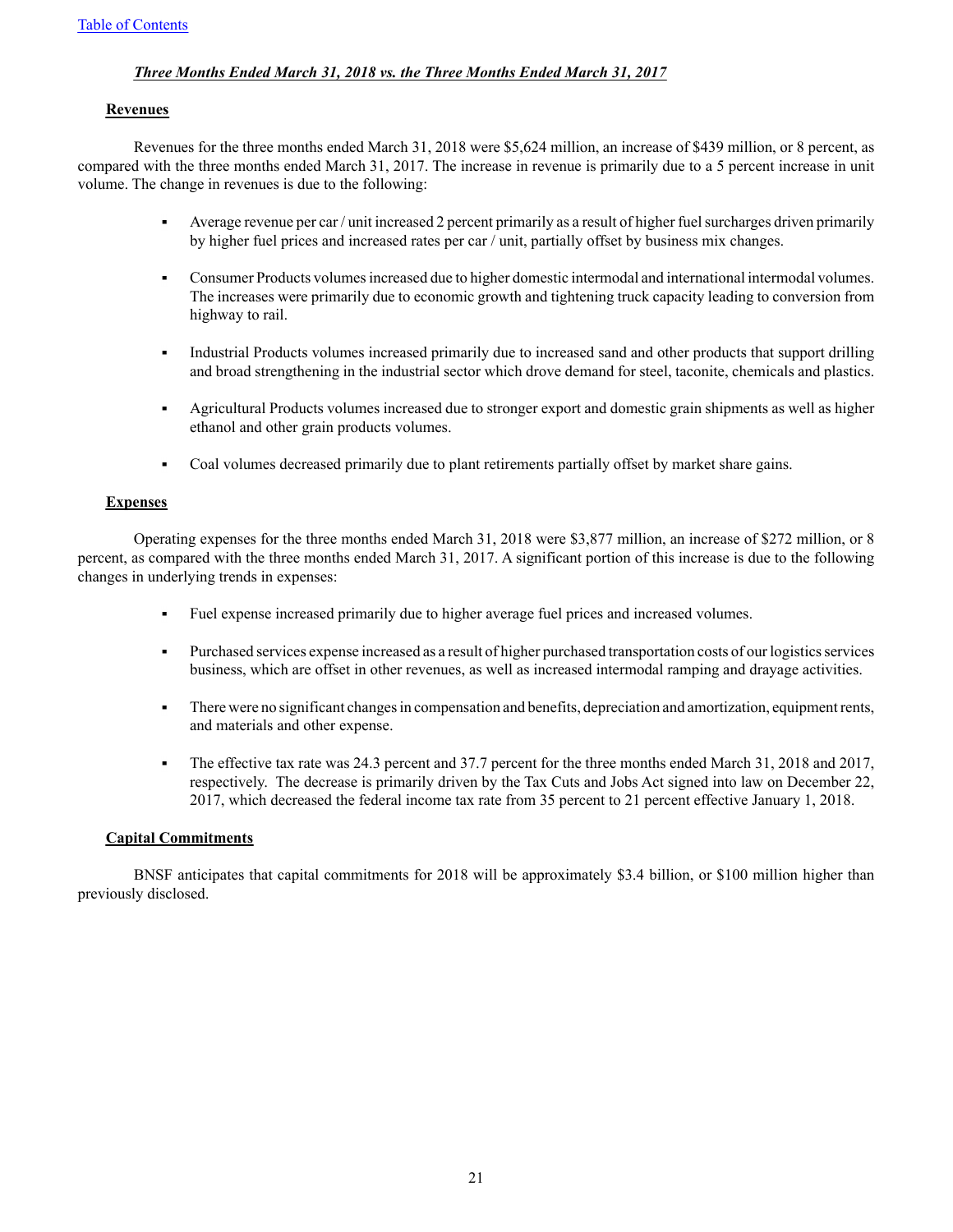## **Forward-Looking Information**

To the extent that statements made by the Company relate to the Company's future economic performance or business outlook, projections or expectations of financial or operational results, or refer to matters that are not historical facts, such statements are "forward-looking" statements within the meaning of the federal securities laws.

Forward-looking statements involve a number of risks and uncertainties, and actual performance or results may differ materially. For a discussion of material risks and uncertainties that the Company faces, see the discussion in Item 1A, "Risk Factors," of the Company's Annual Report on Form 10-K. Important factors that could cause actual results to differ materially include, but are not limited to, the following:

• **Economic and industry conditions:** material adverse changes in economic or industry conditions, both in the United States and globally; volatility in the capital or credit markets including changes affecting the timely availability and cost of capital; changes in customer demand; effects of adverse economic conditions affecting shippers or BNSF's supplier base; effects due to more stringent regulatory policies such as the regulation of greenhouse gas emissions that could reduce the demand for coal or governmental tariffs or subsidies that could affect the demand for grain; the impact of low natural gas or oil prices on energyrelated commodities demand; changes in environmental laws and other laws and regulations that could affect the demand for drilling products and products produced by drilling; changes in prices of fuel and other key materials, the impact of high barriers to entry for prospective new suppliers and disruptions in supply chains for these materials; competition and consolidation within the transportation industry; and changes in crew availability, labor and benefits costs and labor difficulties, including stoppages affecting either BNSF's operations or customers' abilities to deliver goods to BNSF for shipment.

• **Legal, legislative and regulatory factors:** developments and changes in laws and regulations, including those affecting train operations, the marketing of services or regulatory restrictions on equipment; the ultimate outcome of shipper and rate claims subject to adjudication; claims, investigations or litigation alleging violations of the antitrust laws; increased economic regulation of the rail industry through legislative action and revised rules and standards applied by the U.S. Surface Transportation Board in various areas including rates and services; developments in environmental investigations or proceedings with respect to rail operations or current or past ownership or control of real property or properties owned by others impacted by BNSF operations; losses resulting from claims and litigation relating to personal injuries, asbestos and other occupational diseases; the release of hazardous materials, environmental contamination and damage to property; regulation, restrictions or caps, or other controls on transportation of energy-related commodities or other operating restrictions that could affect operations or increase costs; the availability of adequate insurance to cover the risks associated with operations; and changes in tax rates and tax laws.

• **Operating factors:** changes in operating conditions and costs; operational and other difficulties in implementing positive train control technology, including increased compliance or operational costs or penalties; restrictions on development and expansion plans due to environmental concerns; disruptions to BNSF's technology network including computer systems and software, such as cybersecurity intrusions, misappropriation of assets or sensitive information, corruption of data or operational disruptions; network congestion, including effects of greater than anticipated demand for transportation services and equipment; as well as natural events such as severe weather, fires, floods and earthquakes or man-made or other disruptions of BNSF's or other railroads' operating systems, structures, or equipment including the effects of acts of terrorism on the Company's system or other railroads'systems or other links in the transportation chain.

The Company cautions against placing undue reliance on forward-looking statements, which reflect its current beliefs and are based on information currently available to it as of the date a forward-looking statement is made. The Company undertakes no obligation to revise forward-looking statements to reflect future events, changes in circumstances, or changes in beliefs. In the event the Company does update any forward-looking statement, no inference should be made that the Company will make additional updates with respect to that statement, related matters, or any other forward-looking statements.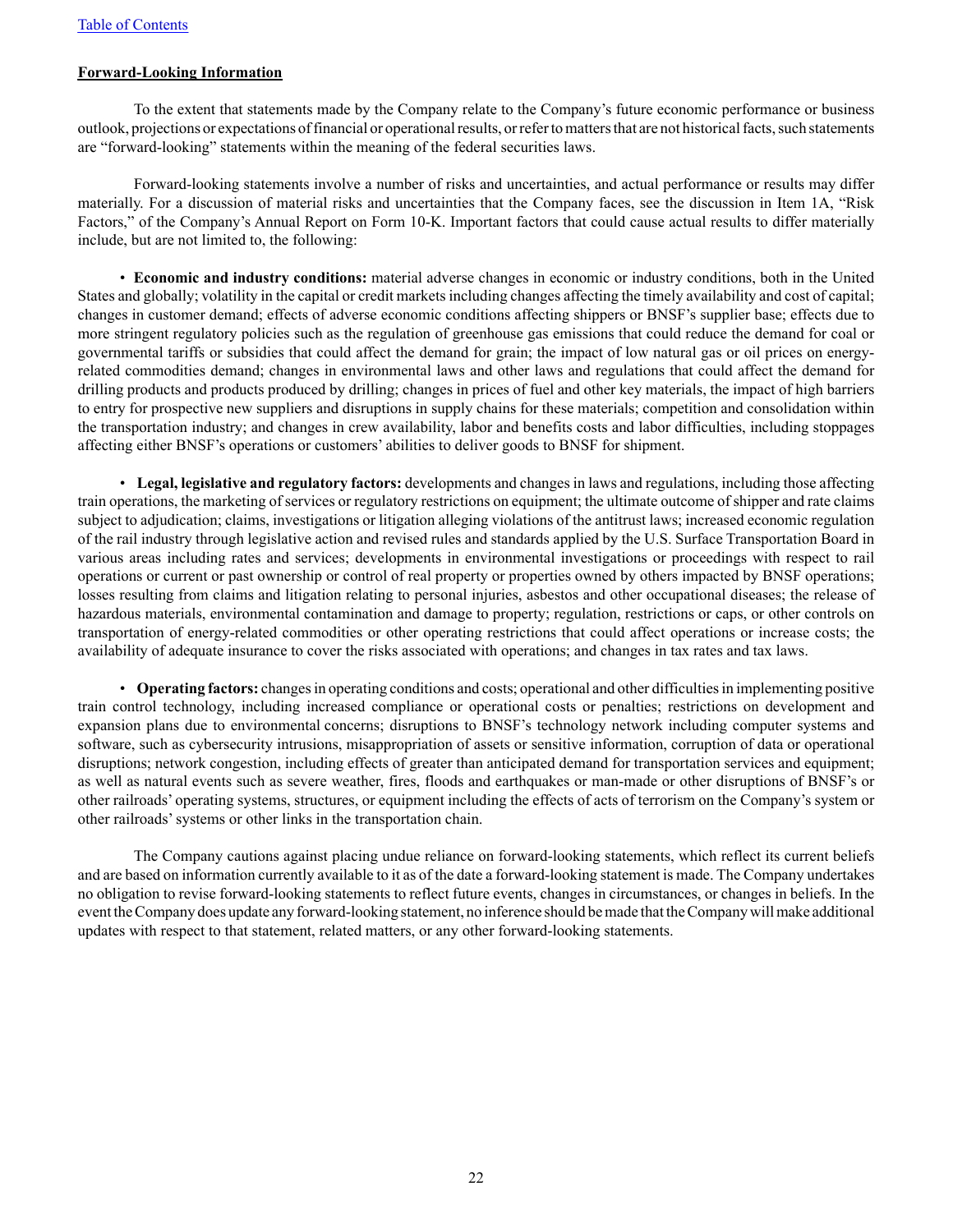# <span id="page-22-0"></span>**Item 4. Controls and Procedures.**

Based on their evaluation as of the end of the period covered by this quarterly report on Form 10-Q, the Company's principal executive officer and principal financial officer have concluded that BNSF's disclosure controls and procedures (as defined in Rules 13a-15(e) and 15d-15(e) of the Securities Exchange Act of 1934) are effective to ensure that information required to be disclosed by BNSF in the reports that it files or submits under the Securities Exchange Act of 1934 is recorded, processed, summarized, and reported within the time periods specified in Securities and Exchange Commission rules and forms and that such information is accumulated and communicated to BNSF's management, including its principal executive and principal financial officers, as appropriate to allow timely decisions regarding required disclosure. Additionally, as of the end of the period covered by this report, BNSF's principal executive officer and principal financial officer have concluded that there have been no changes in BNSF's internal control over financial reporting that occurred during BNSF's first fiscal quarter that have materially affected, or are reasonably likely to materially affect, BNSF's internal control over financial reporting.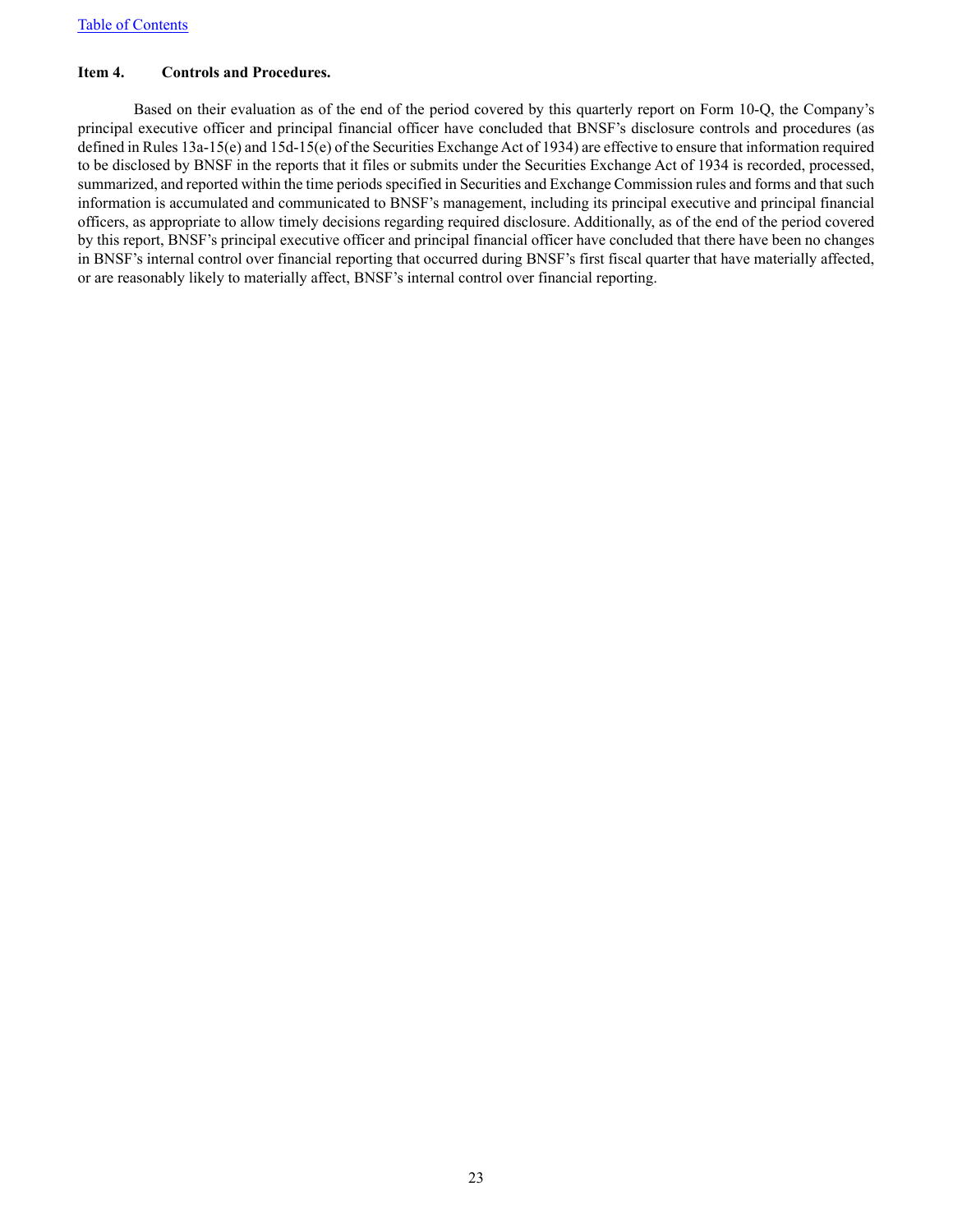## **PART II OTHER INFORMATION**

#### <span id="page-23-1"></span><span id="page-23-0"></span>**Item 6. Exhibits.**

|      |                                                                                                                                                                                                                                                                                                                                                                                                                                                                                                                                                                                                                                                                                                                                       | Incorporated by Reference<br>(if applicable) |           |                     |         |  |
|------|---------------------------------------------------------------------------------------------------------------------------------------------------------------------------------------------------------------------------------------------------------------------------------------------------------------------------------------------------------------------------------------------------------------------------------------------------------------------------------------------------------------------------------------------------------------------------------------------------------------------------------------------------------------------------------------------------------------------------------------|----------------------------------------------|-----------|---------------------|---------|--|
|      | <b>Exhibit Number and Description</b>                                                                                                                                                                                                                                                                                                                                                                                                                                                                                                                                                                                                                                                                                                 | Form                                         | File Date | File No.            | Exhibit |  |
| 3.1  | Certificate of Formation dated November 2, 2009.                                                                                                                                                                                                                                                                                                                                                                                                                                                                                                                                                                                                                                                                                      | 8-K                                          |           | 2/16/2010 001-11535 | 3.1     |  |
| 3.2  | Amended and Restated Limited Liability Company Operating<br>Agreement of Burlington Northern Santa Fe, LLC, dated as of February<br>$\overline{12, 2010}$ .                                                                                                                                                                                                                                                                                                                                                                                                                                                                                                                                                                           | $8-K$                                        |           | 2/16/2010 001-11535 | 3.2     |  |
| 3.3  | Written Consent of Sole Member, dated April 8, 2010, amending the<br>Amended and Restated Limited Liability Company Operating<br>Agreement.                                                                                                                                                                                                                                                                                                                                                                                                                                                                                                                                                                                           | 8-K                                          |           | 4/13/2010 001-11535 | 3.1     |  |
| 4.1  | Twentieth Supplemental Indenture, dated as of March 5, 2018, to<br>Indenture dated as of December 1, 1995, between Burlington Northern<br>Santa Fe, LLC and The Bank of New York Mellon Trust Company,<br>N.A., as Trustee.                                                                                                                                                                                                                                                                                                                                                                                                                                                                                                           | $8-K$                                        | 3/5/2018  | 001-11535           | 4.1     |  |
| 4.2  | Certificate of Determination as to the terms of BNSF's 4.050%<br>Debentures due June 15, 2048.                                                                                                                                                                                                                                                                                                                                                                                                                                                                                                                                                                                                                                        | $8-K$                                        | 3/5/2018  | 001-11535           | 4.2     |  |
| 12.1 | Computation of Ratio of Earnings to Fixed Charges.*                                                                                                                                                                                                                                                                                                                                                                                                                                                                                                                                                                                                                                                                                   |                                              |           |                     |         |  |
| 31.1 | Principal Executive Officer's Certifications Pursuant to Section 302<br>of the Sarbanes-Oxley Act of 2002.*                                                                                                                                                                                                                                                                                                                                                                                                                                                                                                                                                                                                                           |                                              |           |                     |         |  |
| 31.2 | Principal Financial Officer's Certifications Pursuant to Section 302 of<br>the Sarbanes-Oxley Act of 2002.*                                                                                                                                                                                                                                                                                                                                                                                                                                                                                                                                                                                                                           |                                              |           |                     |         |  |
| 32.1 | Certification Pursuant to 18 U.S.C. § 1350 (Section 906 of the<br>Sarbanes-Oxley Act of 2002).*                                                                                                                                                                                                                                                                                                                                                                                                                                                                                                                                                                                                                                       |                                              |           |                     |         |  |
| 101  | eXtensible Business Reporting Language (XBRL) documents<br>submitted electronically:                                                                                                                                                                                                                                                                                                                                                                                                                                                                                                                                                                                                                                                  |                                              |           |                     |         |  |
|      | 101.INS - XBRL Instance Document<br>101.SCH - XBRL Taxonomy Extension Schema Document<br>101.CAL - XBRL Extension Calculation Linkable Document<br>101.DEF - XBRL Taxonomy Extension Definition Linkable<br>Document<br>101.LAB - XBRL Taxonomy Extension Label Linkbase<br>101.PRE - XBRL Taxonomy Extension Presentation Linkbase<br>Document                                                                                                                                                                                                                                                                                                                                                                                       |                                              |           |                     |         |  |
|      | The following unaudited information from Burlington Northern<br>Santa Fe, LLC's Form 10-Q for the three months ended March 31,<br>2018, formatted in XBRL includes: (i) the Consolidated Statements<br>of Income for the three months ended March 31, 2018 and 2017, (ii)<br>the Consolidated Statements of Comprehensive Income for the three<br>months ended March 31, 2018 and 2017, (iii) the Consolidated<br>Balance Sheets as of March 31, 2018 and December 31, 2017, (iv)<br>the Consolidated Statements of Cash Flows for the three months<br>ended March 31, 2018 and 2017, (v) the Consolidated Statements of<br>Changes in Equity as of March 31, 2018, and (vi) the Notes to the<br>Consolidated Financial Statements. * |                                              |           |                     |         |  |

Certain instruments evidencing long-term indebtedness of BNSF are not being filed as exhibits to this Report because the total amount of securities authorized under any single instrument does not exceed 10 percent of BNSF's total assets. BNSF will furnish copies of any material instruments upon request of the Securities and Exchange Commission.

 $\frac{1}{2}$  ,  $\frac{1}{2}$  ,  $\frac{1}{2}$  ,  $\frac{1}{2}$  ,  $\frac{1}{2}$  ,  $\frac{1}{2}$  ,  $\frac{1}{2}$  ,  $\frac{1}{2}$  ,  $\frac{1}{2}$  ,  $\frac{1}{2}$ 

<sup>\*</sup> Filed herewith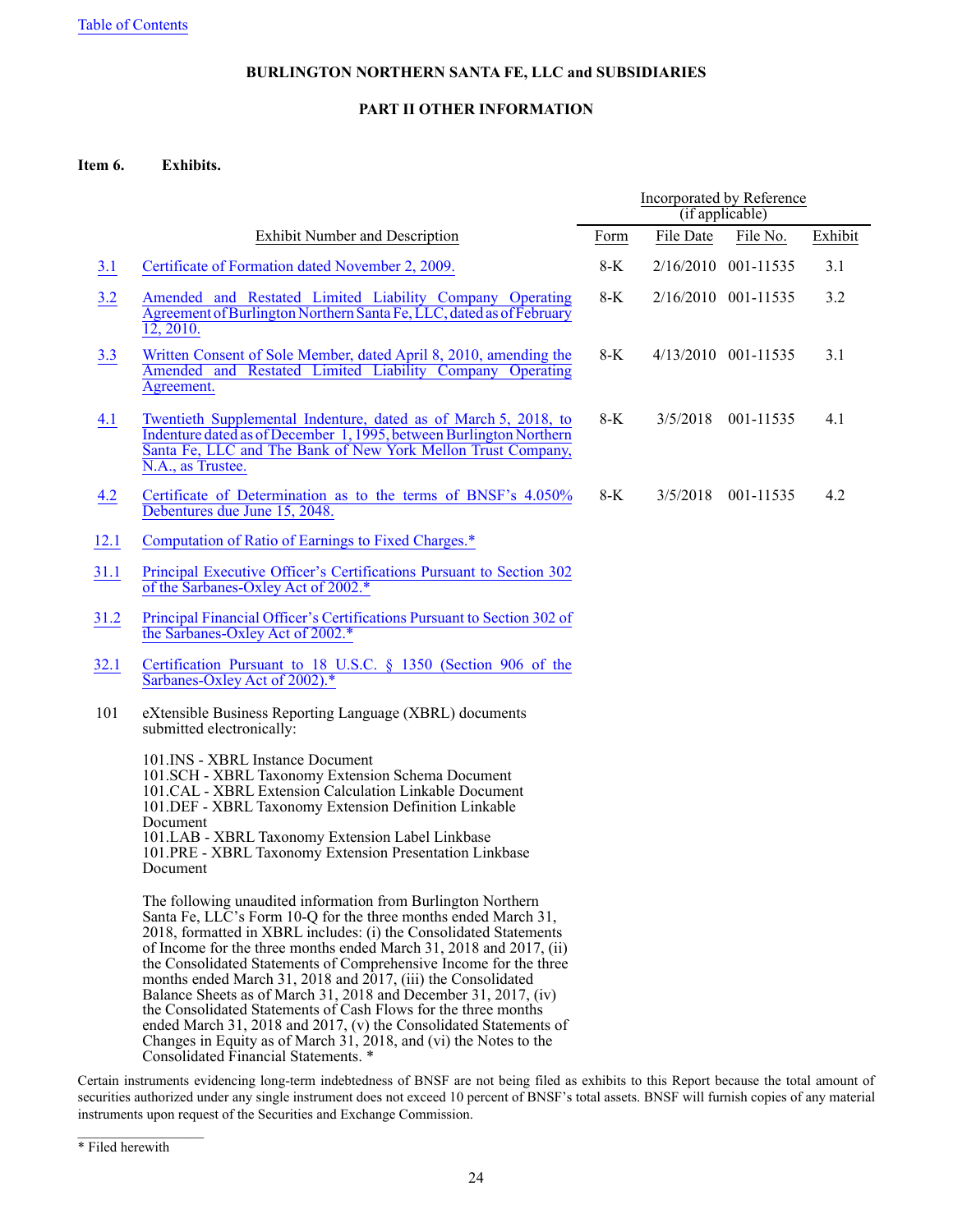# **SIGNATURES**

<span id="page-24-0"></span>Pursuant to the requirements of the Securities Exchange Act of 1934, the registrant has duly caused this report to be signed on its behalf by the undersigned thereunto duly authorized.

> BURLINGTON NORTHERN SANTA FE, LLC (Registrant)

By:  $\frac{1}{s}$  Julie A. Piggott

**Julie A. Piggott Executive Vice President and Chief Financial Officer (On behalf of the Registrant and as principal financial officer)**

Date: May 7, 2018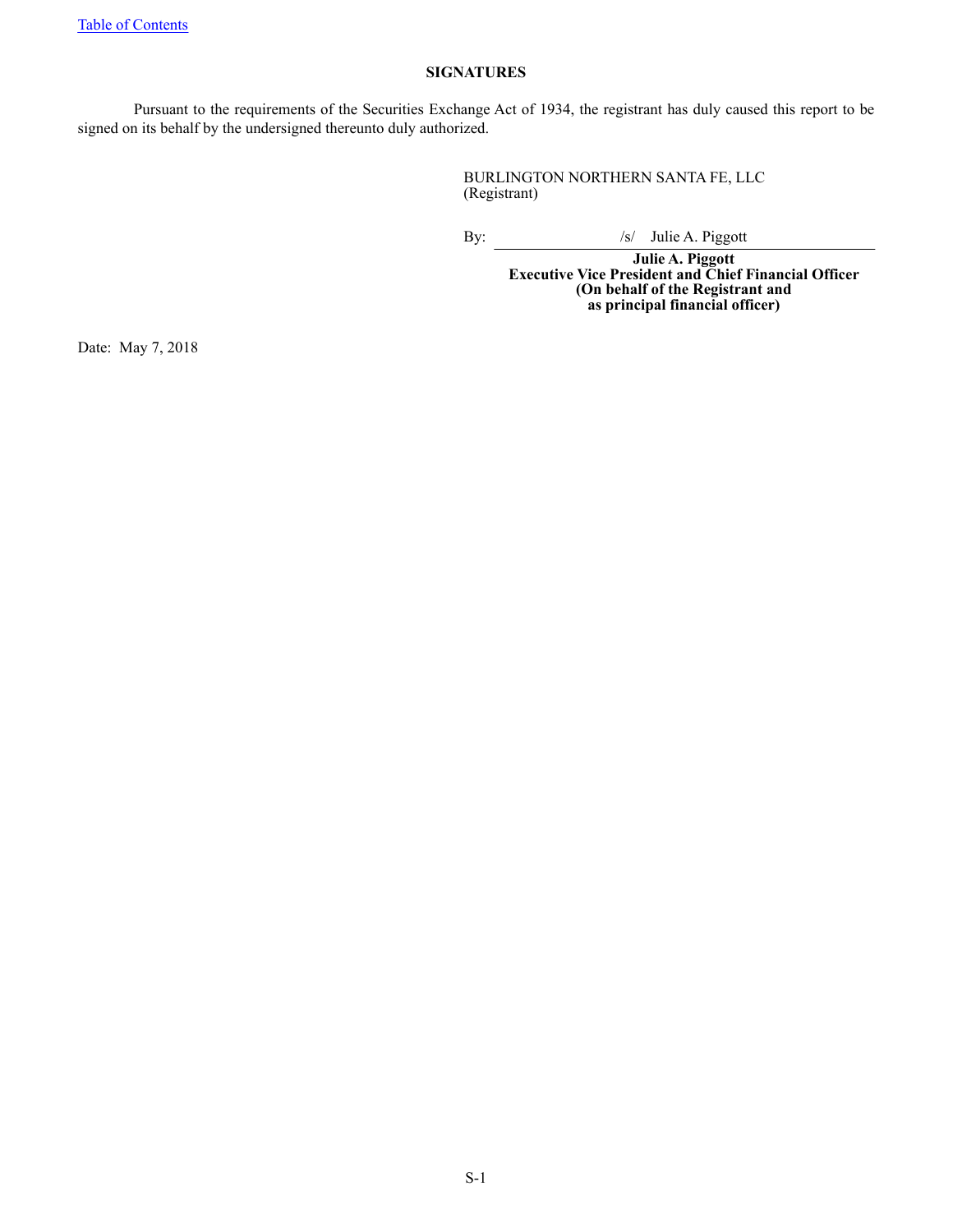# **BURLINGTON NORTHERN SANTA FE, LLC and SUBSIDIARIES COMPUTATION OF RATIO OF EARNINGS TO FIXED CHARGES (In millions, except ratio amounts) (Unaudited)**

<span id="page-25-0"></span>

|                                                                                                                      | <b>Three Months Ended March 31,</b> |    |       |  |
|----------------------------------------------------------------------------------------------------------------------|-------------------------------------|----|-------|--|
|                                                                                                                      | 2018                                |    | 2017  |  |
| Earnings:                                                                                                            |                                     |    |       |  |
| Income before income taxes                                                                                           | \$<br>1,513                         | \$ | 1,345 |  |
| Add:                                                                                                                 |                                     |    |       |  |
| Interest and other fixed charges, excluding capitalized interest                                                     | 256                                 |    | 252   |  |
| Reasonable approximation of portion of rent under long-term operating<br>leases representative of an interest factor | 43                                  |    | 47    |  |
| Distributed income of investees accounted for under the equity method                                                | 2                                   |    | 3     |  |
| Amortization of capitalized interest                                                                                 |                                     |    |       |  |
| Less:                                                                                                                |                                     |    |       |  |
| Equity in earnings of investments accounted for under the equity method                                              | 16                                  |    |       |  |
| Total earnings available for fixed charges                                                                           | \$<br>1,799                         | \$ | 1,643 |  |
| Fixed charges:                                                                                                       |                                     |    |       |  |
| Interest and fixed charges                                                                                           | \$<br>262                           | \$ | 258   |  |
| Reasonable approximation of portion of rent under long-term operating leases<br>representative of an interest factor | 43                                  |    | 47    |  |
| Total fixed charges                                                                                                  | \$<br>305                           | \$ | 305   |  |
| Ratio of earnings to fixed charges                                                                                   | 5.90x                               |    | 5.39x |  |
|                                                                                                                      |                                     |    |       |  |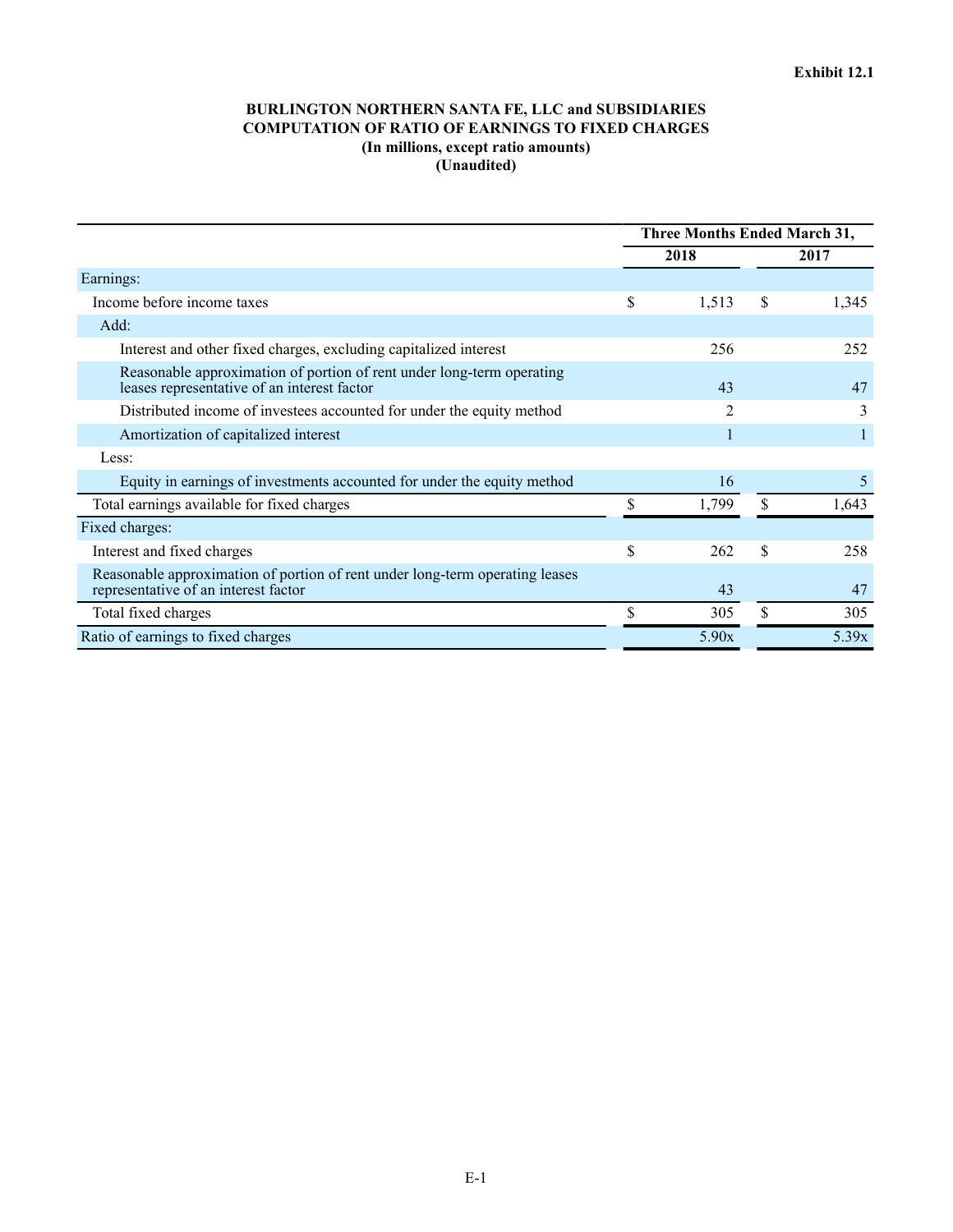## <span id="page-26-0"></span>**Principal Executive Officer**'**s Certifications Pursuant to Section 302 of the Sarbanes-Oxley Act of 2002**

I, Matthew K. Rose, certify that:

- 1. I have reviewed this quarterly report on Form 10-Q of Burlington Northern Santa Fe, LLC;
- 2. Based on my knowledge, this report does not contain any untrue statement of a material fact or omit to state a material fact necessary to make the statements made, in light of the circumstances under which such statements were made, not misleading with respect to the period covered by this report;
- 3. Based on my knowledge, the financial statements, and other financial information included in this report, fairly present in all material respects the financial condition, results of operations and cash flows of the registrant as of, and for, the periods presented in this report;
- 4. The registrant's other certifying officer and I are responsible for establishing and maintaining disclosure controls and procedures (as defined in Exchange Act Rules 13a-15(e) and 15d-15(e)) and internal control over financial reporting (as defined in Exchange Act Rules 13a-15(f) and 15d-15(f)) for the registrant and have:
	- a) Designed such disclosure controls and procedures, or caused such disclosure controls and procedures to be designed under our supervision, to ensure that material information relating to the registrant, including its consolidated subsidiaries, is made known to us by others within those entities, particularly during the period in which this report is being prepared;
	- b) Designed such internal control over financial reporting, or caused such internal control over financial reporting to be designed under our supervision, to provide reasonable assurance regarding the reliability of financial reporting and the preparation of financial statements for external purposes in accordance with generally accepted accounting principles;
	- c) Evaluated the effectiveness of the registrant's disclosure controls and procedures and presented in this report our conclusions about the effectiveness of the disclosure controls and procedures, as of the end of the period covered by this report based on such evaluation; and
	- d) Disclosed in this report any change in the registrant's internal control over financial reporting that occurred during the registrant's most recent fiscal quarter (the registrant's fourth fiscal quarter in the case of an annual report) that has materially affected, or is reasonably likely to materially affect, the registrant's internal control over financial reporting; and
- 5. The registrant's other certifying officer and I have disclosed, based on our most recent evaluation of internal control over financial reporting, to the registrant's auditors and the audit committee of the registrant's board of directors (or persons performing the equivalent functions):
	- a) All significant deficiencies and material weaknesses in the design or operation of internal control over financial reporting which are reasonably likely to adversely affect the registrant's ability to record, process, summarize and report financial information; and
	- b) Any fraud, whether or not material, that involves management or other employees who have a significant role in the registrant's internal control over financial reporting.

Date: May 7, 2018

/s/ Matthew K. Rose Matthew K. Rose Executive Chairman and Chief Executive Officer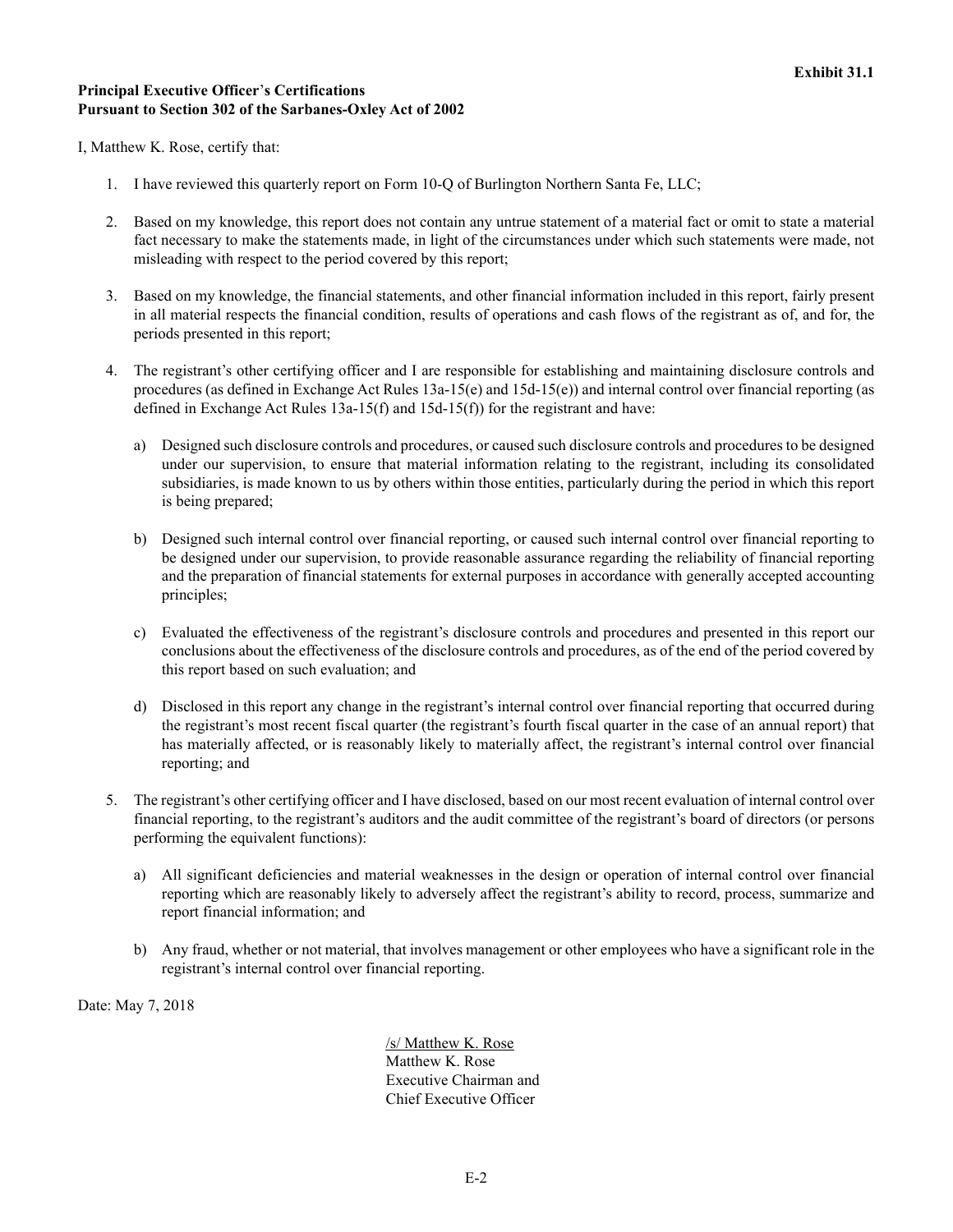# <span id="page-27-0"></span>**Principal Financial Officer**'**s Certifications Pursuant to Section 302 of the Sarbanes-Oxley Act of 2002**

I, Julie A. Piggott, certify that:

- 1. I have reviewed this quarterly report on Form 10-Q of Burlington Northern Santa Fe, LLC;
- 2. Based on my knowledge, this report does not contain any untrue statement of a material fact or omit to state a material fact necessary to make the statements made, in light of the circumstances under which such statements were made, not misleading with respect to the period covered by this report;
- 3. Based on my knowledge, the financial statements, and other financial information included in this report, fairly present in all material respects the financial condition, results of operations and cash flows of the registrant as of, and for, the periods presented in this report;
- 4. The registrant's other certifying officer and I are responsible for establishing and maintaining disclosure controls and procedures (as defined in Exchange Act Rules 13a-15(e) and 15d-15(e)) and internal control over financial reporting (as defined in Exchange Act Rules 13a-15(f) and 15d-15(f)) for the registrant and have:
	- a) Designed such disclosure controls and procedures, or caused such disclosure controls and procedures to be designed under our supervision, to ensure that material information relating to the registrant, including its consolidated subsidiaries, is made known to us by others within those entities, particularly during the period in which this report is being prepared;
	- b) Designed such internal control over financial reporting, or caused such internal control over financial reporting to be designed under our supervision, to provide reasonable assurance regarding the reliability of financial reporting and the preparation of financial statements for external purposes in accordance with generally accepted accounting principles;
	- c) Evaluated the effectiveness of the registrant's disclosure controls and procedures and presented in this report our conclusions about the effectiveness of the disclosure controls and procedures, as of the end of the period covered by this report based on such evaluation; and
	- d) Disclosed in this report any change in the registrant's internal control over financial reporting that occurred during the registrant's most recent fiscal quarter (the registrant's fourth fiscal quarter in the case of an annual report) that has materially affected, or is reasonably likely to materially affect, the registrant's internal control over financial reporting; and
- 5. The registrant's other certifying officer and I have disclosed, based on our most recent evaluation of internal control over financial reporting, to the registrant's auditors and the audit committee of the registrant's board of directors (or persons performing the equivalent functions):
	- a) All significant deficiencies and material weaknesses in the design or operation of internal control over financial reporting which are reasonably likely to adversely affect the registrant's ability to record, process, summarize and report financial information; and
	- b) Any fraud, whether or not material, that involves management or other employees who have a significant role in the registrant's internal control over financial reporting.

Date: May 7, 2018

/s/ Julie A. Piggott Julie A. Piggott Executive Vice President and Chief Financial Officer